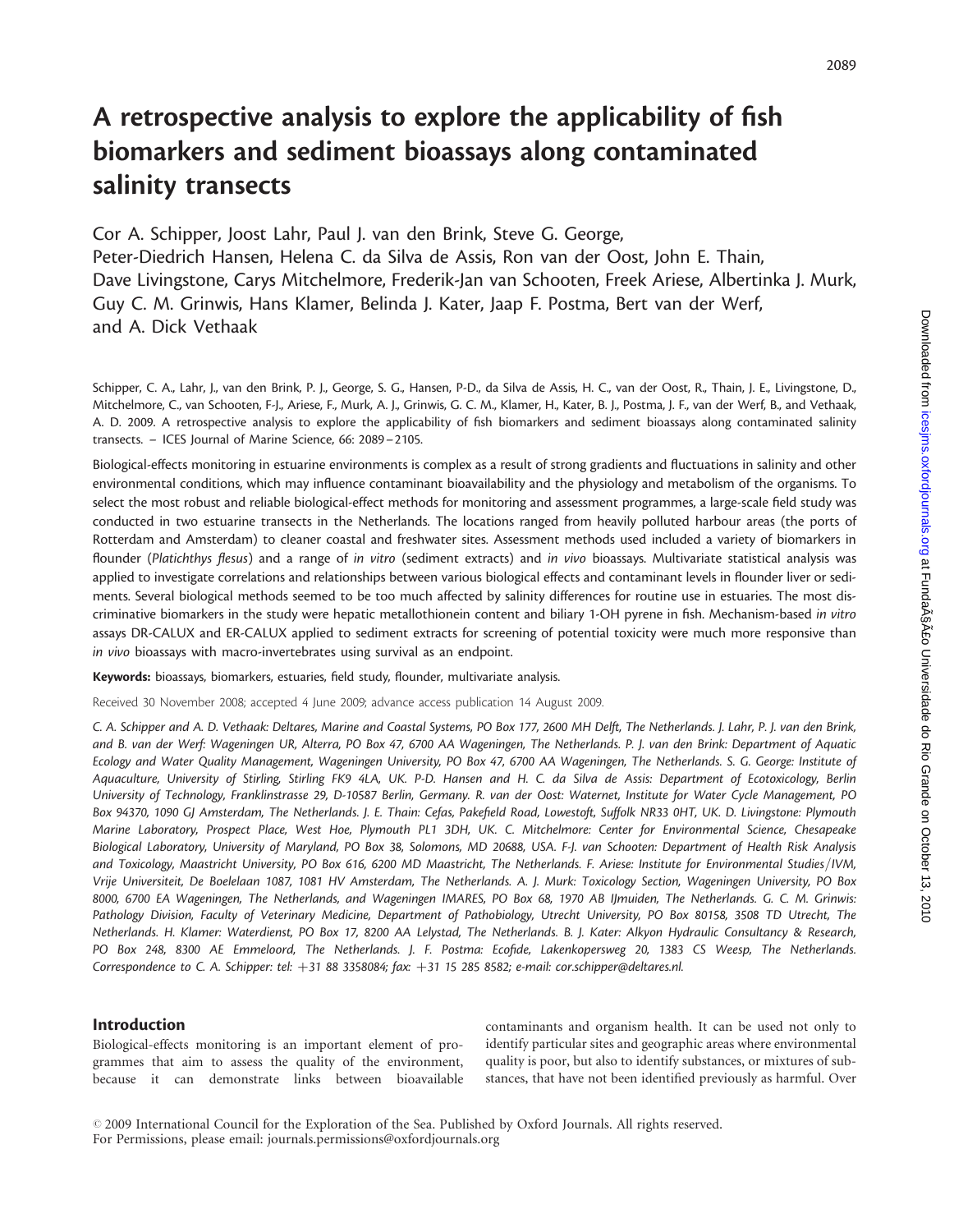the past few decades, biological-effects research and monitoring programmes have focused mainly on the marine environment. This has resulted in the development and validation of a broad range of biological-effect techniques (e.g. in vitro screening tests, in vivo bioassays, and biomarkers) to assess marine and coastal contamination (Stebbing et al., 1992a, b; Hylland et al., 2002; Diamant and von Westerhagen, 2003; Thain et al., 2008). Following appropriate quality assurance and control (QA/QC) procedures, several of these techniques have now been adopted in international monitoring programmes, such as the OSPAR Joint Assessment Monitoring Programme (JAMP; Hill et al., 1993; ICES, 2004; Thain et al., 2008). Recently, however, there has been increasing effort to apply these techniques to biota from contaminated estuarine environments (Chapman and Wang, 2001). Estuaries are a notoriously complex environment for biological-effects monitoring and risk assessment, however. Salinity can interfere with the interpretation of the contamination and biological results, either as a factor in its own right or as a confounding factor, obscuring correlations. There are also strong fluctuations and gradients in temperature, pH, dissolved oxygen, redox potential, and particle composition (Chapman and Wang, 2001). The applicability and sensitivity of conventional biomarkers and bioassays in complex estuarine environments have not yet been assessed fully.

The principal objective of this study was to test and compare the available biological-effects monitoring techniques to select the most robust and reliable methods for further use in monitoring programmes for complex estuarine environments. The study area consisted of pollution gradients associated with two east– west regional transects in the Dutch delta, extending from freshwater upstream to saltwater closer to the North Sea. The transects were situated in the Amsterdam and Rotterdam port areas, with major influence from the River Rhine. The study included a wide range of biological responses including fish biomarkers, in vitro bioassays, in vivo bioassays, and accompanying chemical analysis. Fish biomarkers and gross health indices were measured in flounder, Platichthys flesus. This flatfish was used as a sentinel species because (i) it is found in environments ranging from entirely saline to freshwater (it is euryhaline), (ii) it is a bottom-dwelling fish that lives on soft substrata in intimate contact with sediments (Vethaak and Jol, 1996; Matthiessen and Law, 2001), and (iii) it has been selected as a suitable species for use in national and international monitoring of estuarine and marine environments (JAMP, 1998a, b). The biomarkers chosen in flounder were cytochrome P450 1A content (CYP1A), metallothioneins (MT), glutathione-S-transferase (GST) activity, superoxide dismutase (SOD) activity, catalase activity (CAT), and several other biomarkers for oxidative stress, vitellogenin (VTG) in plasma of male fish, 1-OH pyrene in bile, acetyl cholinesterase (AChE) activity, and RNA/DNA ratio. In vivo sediment bioassays were conducted with invertebrate species such as the amphipod Corophium volutator, the burrowing heart urchin Echinocardium cordatum, and the polychaete Arenicola marina. In addition, a number of in vitro screening assays was applied for toxicity characterization of sediment extracts. These included the Microtox Solid Phase® bioluminescence inhibition assay, the reporter gene assays DR-CALUX and ER-CALUX for dioxin-like and oestrogenic effects, respectively, and the recombinant Yeast (O)Estrogen Screen (YES) assay.

A detailed account of the chemical analysis of sediment and flounder liver along the two transects has previously been



Figure 1. Distribution of sampling sites along two major estuarine areas in the Netherlands; sample locations at Port of Rotterdam transect (Euromonding including the New Waterway shipping lane: site 2 Benelux tunnel; site 3 Splitsingsdam; site 4 Loswal Noord; site 6 Noordwijk) and the Port of Amsterdam (IJmonding including the North Sea Canal: sites 7 IJmuiden Haven; 9 Buitenhuizen; 10 Amerikahaven; 11 Oranjesluis). The two reference sites are 12 Enkhuizen near IJsselmeer (brackish) and 14 Oesterput near Eastern Scheldt (saline).

published by de Boer et al. (2001). Results of oestrogenic activity in sediment extracts using the ER-CALUX assay (Legler et al., 2002), and with NADP(H)-dependent radical oxygen species (ROS) biomarkers in flounder (Livingstone et al., 2000), have been published separately, but are included in our overall analysis. Although the large-scale field study was conducted more than a decade ago (1996), we believe that the findings are worth publishing because test protocols are still valid and few data seem to be available in the area.

## Material and methods

## Study area

The sample locations are shown on Figure 1. Euromonding (Port of Rotterdam) and the North Sea Canal (Port of Amsterdam) are well-known areas of pollution. The sites in the North Sea are situated at the end of the estuarine harbour areas, except for Noordwijk (site 6), which is a typical coastal location. Two relatively clean sites, the Oesterput in the eastern Scheldt estuary (site 14) and IJsselmeer near Enkhuizen (site 12), were also sampled and used as salt- and freshwater reference sites, respectively. In the Port of Rotterdam transect, the salinity gradient is continuous, whereas in the Port of Amsterdam transect, it is interrupted and more complex owing to canalization. The numbers of the sampling sites correspond to the site numbers reported previously for the results of the chemical sediment and flounder liver analyses (de Boer et al., 2001). The transects were sampled from 19 to 26 September 1996, the time of year when flounder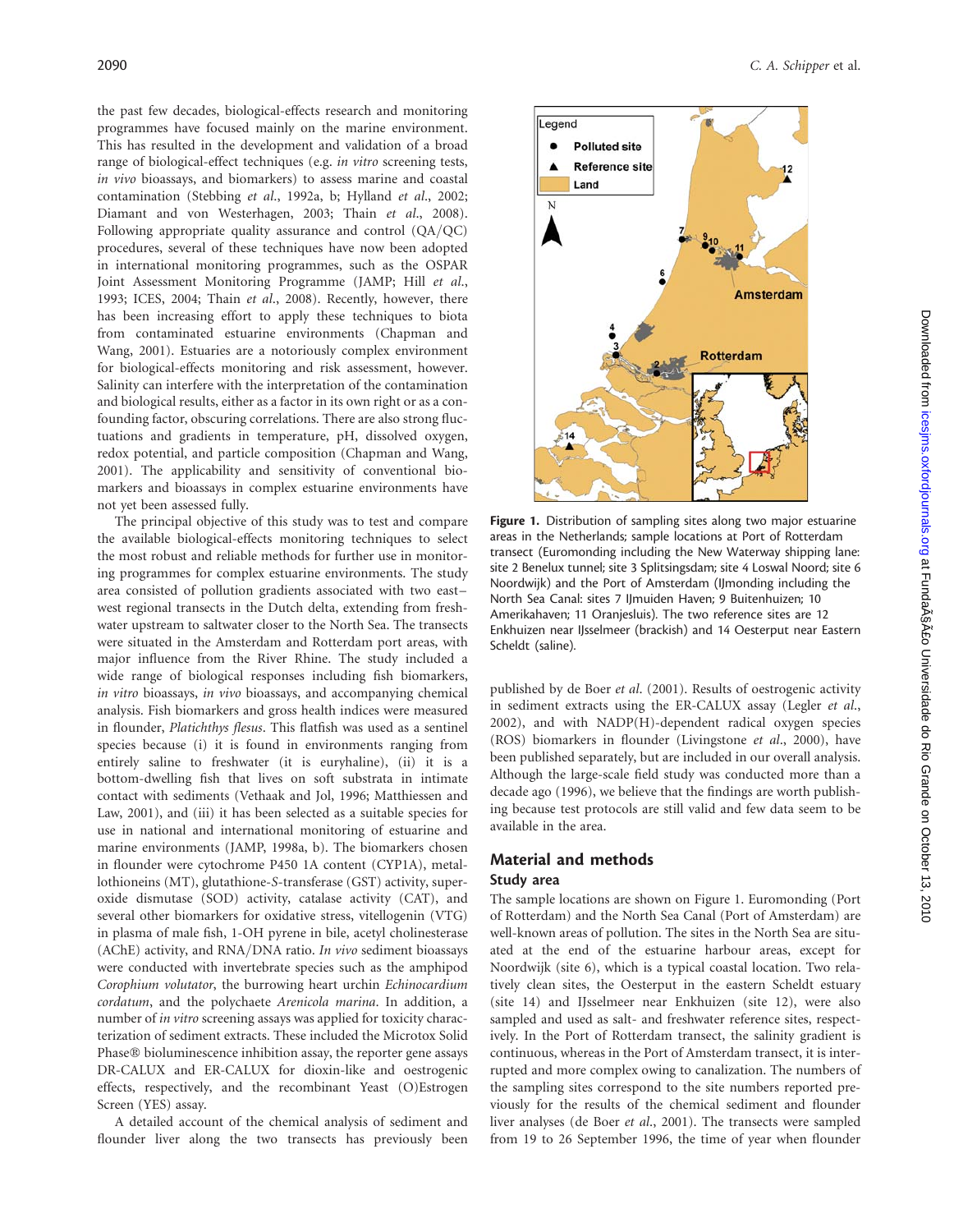are considered to be indicative of the contamination status of the capture location because they have been there continuously for several months (Vethaak and Jol, 1996).

#### Sampling

At each site, water, sediment, and flounder (P. flesus) tissue were sampled, stored, and transported to various laboratories for analysis. Environmental abiotic factors (e.g. depth, temperature, salinity) were recorded. Sediment samples were collected using a van Veen grab operated from a ship. At each location, 40 l of sediment was sampled and stored in PVC barrels at  $4^{\circ}$ C. After 2 weeks, they were homogenized for 20 min in an IKA-WERK RW-20 stirrer. From locations presented in Figure 1, all sediments were homogenized, and subsamples were taken and used for chemical and biological analyses. Subsamples were taken and sent by mail to the various laboratories for chemical analysis and testing in bioassays, where they were kept at  $4^{\circ}$ C until analysis within 2 weeks. Pore-water extracts were prepared as described by Murk et al. (1996). Flounder were captured with a fykenet at the same location at which the sediments were collected. Only flounder measuring 20 cm or more were kept and placed in tanks containing water from the sampling sites. After anaesthetization, 30 specimens per site were sacrificed with a blow to the head. This was done within 12 h of capture. The sex, length, body weight, liver weight, and gonad weight of the fish were recorded, and tissue samples were subdivided for chemical and biomarker analyses. Body weight was measured after removal of the viscera. The otoliths of each fish were removed for age determination. The whole brain, blood serum, gonads, bile, muscle tissue, and part of the liver were taken from each fish and stored in liquid nitrogen at  $-70^{\circ}$ C before distribution for biomarker analysis. Two pooled samples of flounder liver from both sexes (numbers 1–15 and 16–30) were used for a few additional biomarkers. The same two pools and one pooled sample of female flounder livers only (numbers 31–45) were analysed chemically for organic contaminants and trace metals, as described by de Boer et al. (2001). All samples for biomarker analysis were sent to laboratories inside and outside the Netherlands by express mail. They were stored on dry ice during transportation, except for the formalin-fixed liver samples used for histopathology.

The sediment from Amerikahaven (site 10) contained unexpectedly low contaminant levels during sampling in 1996 (de Boer et al., 2001). This was attributed to repeated dredging activity. The sediment was therefore sampled a second time in September 1997 at a non-dredged site. Analysis of that sediment showed considerably higher levels of contaminants. These results were considered more representative of the location and were therefore used instead of the 1996 data in the multivariate statistical analysis of biomarker data. However, sediment bioassays were conducted with the material collected in 1996, and these data for location number 10 were used for multivariate analysis when sediment chemistry was included.

As part of the field study, relevant QA/QC criteria and guidelines (SETAC, 1993; JAMP, 1998a, b) have to be set to ensure the quality of the data generated during the assessments. The development of QA/ QC criteria for this study involved conducting a series of replicate bioassays with each method. Samples tested included a control sediment, contaminated sediments, and reference toxicants. Based on the results of the bioassay replicates, the variability associated with the tests was quantified and we were able to determine what we considered to be acceptable QA/QC criteria for the methods.

#### Gross health indices, biomarkers, and bioassays

The fish biomarkers and other indices measured during the study are listed in Table 1 along with the acronyms used, the type of biomarker, the substances that induce the biomarker (van der Oost et al., 2003), and the ranges of the number of fish samples analysed per biomarker. Several biomarkers, namely hepatic GST, SOD, and AChE activities in muscle tissue, were analysed by two laboratories. The utility of these biomarkers appeared to be method- rather than laboratory-specific. The units used to present the biomarker results sometimes varied from one laboratory to the other.

The condition factor (CF) and the hepatosomatic and gonadosomatic indices (HSI and GSI) were calculated as follows:  $CF =$  $100 \times$  body weight (g)/length<sup>3</sup> (cm); HSI =  $100 \times$  liver weight  $(g)/body$  weight (g); GSI = 100  $\times$  gonad weight (g)/body weight (g). References to the methods used for biomarker analysis are summarized in Table 2. Methods with references and expression of units for the in vivo bioassays with invertebrate species, in vitro bioluminescence, and reporter gene assays used in this study are also presented in Table 2.

#### Statistical analysis

The univariate response data on all standard biomarker data were analysed, including analysis of variance (ANOVA) for unbalanced design, using Genstat v7.1 statistical software (VSN, 2003). In addition,  $a$  priori pairwise  $t$ -tests were performed with the mean reference value, using the pooled variance estimate from the ANOVA. The real-value data were not transformed. The average values for the KMBA and WOP biomarkers were not based on different flounder captured at the sites, but on replicate measurements of pooled liver tissue. The nominal response data of the immunohistochemical biomarkers (classification of effects) were analysed by a Monte Carlo test (Manly, 1997) using the Chi-squared statistic (Snedecor and Cochran, 1967) because of the many low-number (or zero) observations. In the simulations, the number of observations per location was kept fixed. For each test, 10 000 simulations were performed and pairwise comparisons made using this method.

Multivariate techniques are increasingly used to link field concentrations of chemicals with bioassay responses (Ter Braak, 1995; Shaw and Manning, 1996; Del Valls et al., 1997; van den Brink et al., 2003; van den Brink and Kater, 2006). Here, principal component analysis (PCA), a frequently used ordination technique (Ter Braak and Smilauer, 2002), was used to correlate concentrations in sediment and fish with each other and with the responses of biomarkers and bioassays. A PCA triplot was used for exploratory data analysis. As these data were collected in a fieldmonitoring programme, no conclusions can be drawn as to causality. PCA provides a correlation plot that serves as a graphic summary of the dataset, showing the correlations between all variables. In PCA, imaginary, latent explanatory variables are calculated from the dataset that best explains the variation in concentrations of chemicals in the sediments from the different sampling sites. The first two latent variables are normally used to construct an ordination diagram which provides an overview of mutual correlations between "species" (here, the concentrations of chemicals in sediments or fish) on the one hand and passive "environmental" variables (here, concentrations in fish, bioassay, or biomarker responses) on the other (van den Brink et al., 2003). For a more elaborate description of PCA plot interpretation, the reader is referred to Ter Braak (1995). For further explanation of the use of PCA and related methods to analyse ecotoxicological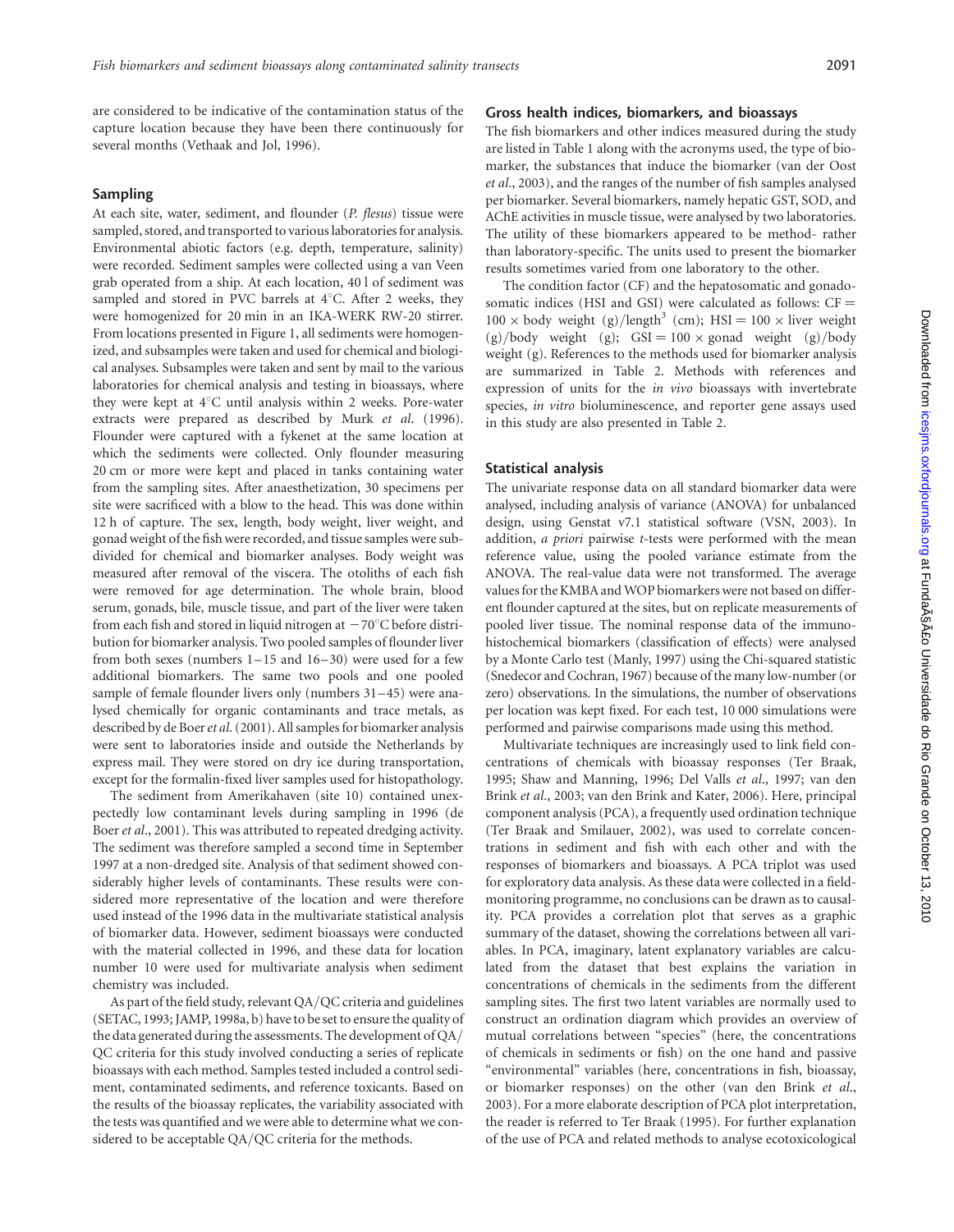|                                       |                        |                                      |                                                          |                                     | Fish analysed per |
|---------------------------------------|------------------------|--------------------------------------|----------------------------------------------------------|-------------------------------------|-------------------|
| <b>Biomarker</b>                      | Acronym                | Type of biomarker                    | Indicative of                                            | Organ/tissue used in the study      | site              |
| Gross indices                         |                        |                                      |                                                          |                                     |                   |
| Condition factor                      | <b>CF</b>              | General condition                    | Nutritional status and environmental pollutants          | Whole animal                        | $17 - 30$         |
| Gonadosomatic index                   | <b>GSI</b>             | Reproduction                         | Reproductive activity                                    | Gonad (females only)                | $0 - 13$          |
| Hepatosomatic index                   | <b>HSI</b>             | Liver disease and nutritional status | PCBs, OCPs, BKME, PCDDs, PAHs <sup>a</sup>               | Liver                               | $4 - 30$          |
| Liver protein content                 | LivProt                | General condition                    | Nutritional status and environmental pollutants          | Liver                               | $6 - 15$          |
| Biochemical and enzyme markers        |                        |                                      |                                                          |                                     |                   |
| Cytochrome P450 1A content            | CYP <sub>1</sub> A     | Phase I biotransformation enzyme     | PAHs, PCBs, PCDDs, PCDFs <sup>a</sup>                    | Liver tissue                        | $6 - 15$          |
| Glutathione-S-transferase<br>activity | <b>GST</b>             | Phase II biotransformation enzyme    | PAHs, PCBs, OCPs, PCDDs <sup>a</sup>                     | Cytosol liver tissue                | $6 - 15$          |
| Superoxide dismutase activity         | SOD                    | Oxidative stress parameter           | Paraquat, PCDFs, HCB, BKME <sup>a,b</sup>                | Liver tissue                        | $1 - 15$          |
| Catalase activity                     | CAT                    | Oxidative stress parameter           | PCBs, BKME, PAHs, DNOC <sup>b</sup> , TCB <sup>a,b</sup> | Liver tissue                        | $0 - 11$          |
| Malondialdehyde content               | <b>MDA</b>             | Oxidative stress parameter           | Lipid peroxidation inducers                              | Liver tissue                        | $6 - 15$          |
| 2-Keto-4-methiolbutyric acid          | $KMBA_{\text{cvr}}$    | Oxidative stress parameter           | OCPs, nitroaromatics, PAHs <sup>c</sup>                  | Cytosol liver tissue                | Pooled            |
| 2-Keto-4-methiolbutyric acid          | KMBA <sub>mit</sub>    | Oxidative stress parameter           | OCPs, nitroaromatics, PAHs <sup>c</sup>                  | Mitochondrial fraction liver tissue | Pooled            |
| 2-Keto-4-methiolbutyric acid          | KMBA <sub>micr</sub>   | Oxidative stress parameter           | OCPs, nitroaromatics, PAHs <sup>c</sup>                  | Microsomal fraction liver tissue    | Pooled            |
| Western blot of oxidized<br>proteins  | <b>WOP</b>             | Oxidative stress parameter           | Pro-oxidant contaminants                                 | Microsomal fraction liver tissue    | Pooled            |
| Metallothionein content               | MT                     | Stress protein                       | Cd, Cu, Zn, Hg, oxidative stress <sup>a</sup>            | Liver tissue                        | $6 - 15$          |
| 1-Hydroxy pyrene content              | 1-OHpyr                | Biotransformation product            | <b>PAHs<sup>a</sup></b>                                  | <b>Bile fluid</b>                   | $6 - 15$          |
| Acetyl cholinesterase activity        | AChE <sub>brain</sub>  | Neurotoxic parameter                 | Organophosphate and carbamate pesticides <sup>a</sup>    | Brain tissue                        | $13 - 15$         |
|                                       | AChE <sub>muscle</sub> |                                      | Organophosphate and carbamate pesticides <sup>a</sup>    | Muscle tissue                       | $10 - 15$         |
| Vitellogenin content                  | <b>VTG</b>             | Reproductive and endocrine parameter | (Xeno-)oestrogenic compounds                             | Blood plasma of male fish           | $0 - 13$          |
| RNA and DNA                           | RNA/DNA                | Growth, metabolic state              | Environmental pollutants                                 | Liver tissue                        | $2 - 12$          |
| DNA adduct number                     | <b>DNAadd</b>          | Genotoxic parameter                  | PAHs and other environmental mutagens <sup>a</sup>       | Liver tissue                        | $5 - 6$           |
| Histological markers                  |                        |                                      |                                                          |                                     |                   |
| Vacuolation (presence)                | Vac                    | Metabolism, general condition        | Environmental pollutants                                 | Liver tissue                        | $16 - 32$         |
| Glycogen content                      | Glyc                   | Nutritional status                   | Environmental pollutants                                 | Liver tissue                        | $16 - 32$         |
| Fibrillar structures (presence)       | Fibr                   | Possible genotoxic parameter         | Genotoxic compounds                                      | Liver tissue                        | $16 - 32$         |
| Cytochrome P450 1A<br>(presence)      | CYP1Ahis               | Phase I biotransformation enzyme     | PAHs, PCBs, PCDDs, PCDFs <sup>a</sup>                    | Liver tissue                        | $16 - 32$         |

**Table 1.** Gross indices for general health and pollution biomarkers in flounder (P. flesus) measured during the estuarine field study in the Netherlands.

BKME, bleach kraft pulp mill effluent; DNOC, 4,6-dinitro-o-cresol.

<sup>a</sup>van der Oost *et al*. (2003).

 $b$ Inhibition rather than induction by marked compound(s) reported. <sup>c</sup>Livingstone et al. (2000).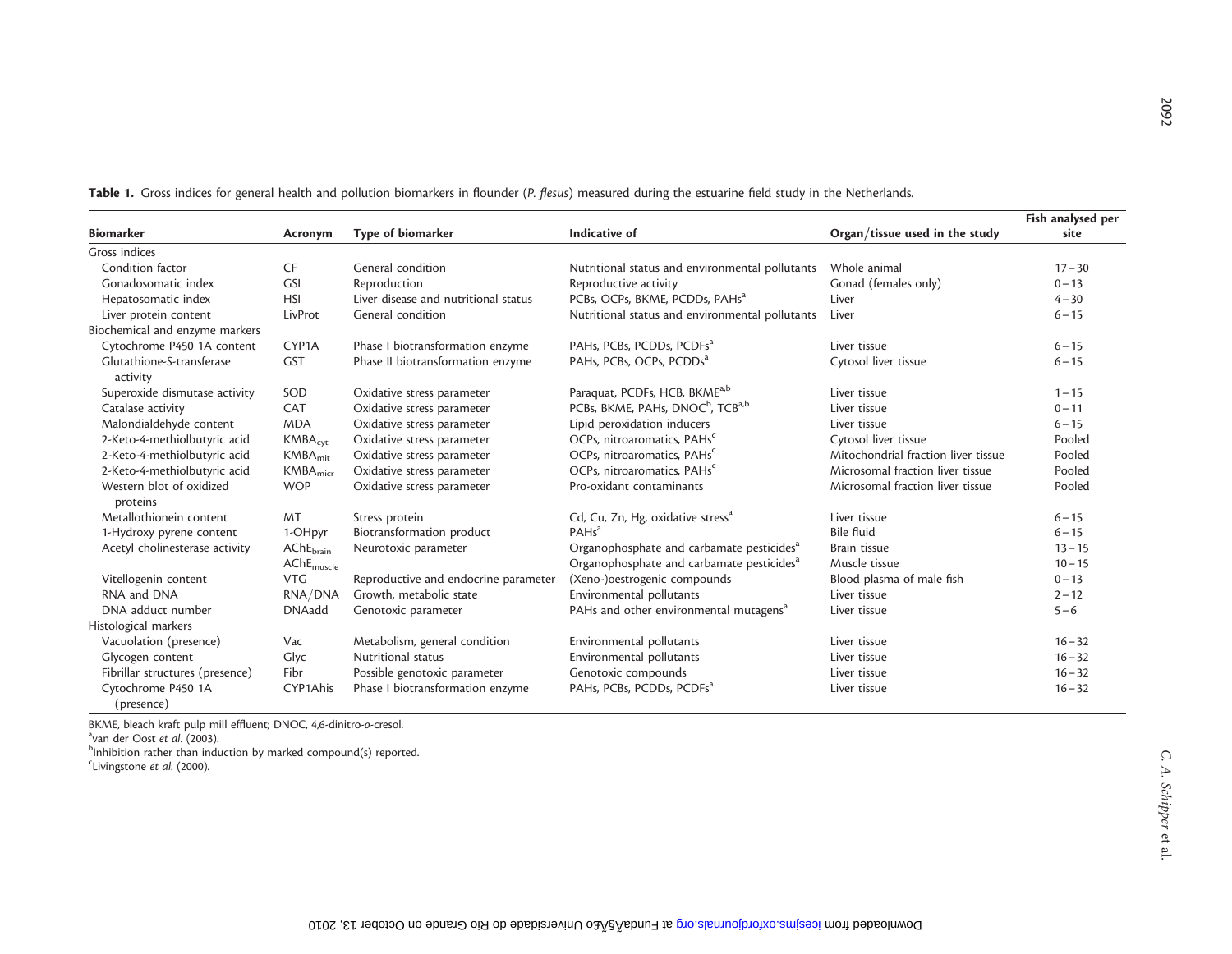| <b>Biomarker</b>                   | <b>Gross indices</b>                  | <b>References</b>                                                                                 |
|------------------------------------|---------------------------------------|---------------------------------------------------------------------------------------------------|
| Condition factor                   | <b>CF</b>                             | Text                                                                                              |
| Gonadosomatic index                | <b>GSI</b>                            | Text                                                                                              |
| Hepatosomatic index                | <b>HSI</b>                            | Text                                                                                              |
| Liver protein content              | LivProt                               | Text                                                                                              |
| Biochemical and enzyme markers     |                                       |                                                                                                   |
| Cytochrome P450 1A content         | CYP1A                                 | Celander and Forlin (1992)                                                                        |
| Glutathione-S-transferase activity | GST lab1                              | Habig et al. (1974) and Wilbrink et al. (1991)                                                    |
| Glutathione-S-transferase activity | GST lab2                              | Leaver et al. (1993)                                                                              |
| Superoxide dismutase activity      | SODlab <sub>3</sub>                   | Sazuka et al. (1989)                                                                              |
| Superoxide dismutase activity      | SODlab4                               | McCord and Fridovich (1988)                                                                       |
| Catalase activity                  | <b>CAT</b>                            | Clairbone (1985)                                                                                  |
| Malondialdehyde content            | <b>MDA</b>                            | Esterbauer and Cheeseman (1990)                                                                   |
| 2-Keto-4-methiolbutyric acid       | $\mathsf{KMBA}_\mathsf{cyt,mit,micr}$ | Lemaire and Livingstone (1997) and Livingstone et al. (2000)                                      |
| Western blot of oxidized proteins  | WOP <sub>micr</sub>                   | Fessard and Livingstone (1998) and Keller et al. (1993)                                           |
| Metallothionein content            | <b>MT</b>                             | Eaton and Toal (1982)                                                                             |
| 1-Hydroxy pyrene content           | 1-OHpyr                               | Ariese et al. (2005)                                                                              |
| Acetyl cholinesterase activity     | AChE <sub>brain</sub>                 | Ellman et al. (1961) and Sturm et al. (1999)                                                      |
| Acetyl cholinesterase activity     | AChE <sub>muscle</sub> lab 5          | Ellman et al. (1961) and Sturm et al. (1999)                                                      |
| Acetyl cholinesterase activity     | $AChEmuscle$ lab 6                    | Bocquené et al. (1990)                                                                            |
| Vitellogenin content               | <b>VTG</b>                            | Allen et al. (1999a, b)                                                                           |
| DNA adduct number                  | <b>DNAadd</b>                         | Reddy and Randerath (1986)                                                                        |
| Ribonucleic acid                   | <b>RNA</b>                            | Munro and Fleck (1966)                                                                            |
| RNA/DNA ratio                      | RNA/DNA                               | Bradford (1976), Munro and Fleck (1966), Cesarone et al. (1979),<br>and Labarca and Paigen (1980) |
| Histological markers               |                                       |                                                                                                   |
| Vacuolation (presence)             | Vac                                   | Grinwis et al. (2000, 2001)                                                                       |
| Glycogen content                   | Glyc                                  | Grinwis et al. (2000, 2001)                                                                       |
| Fibrillar structures (presence)    | Fibr                                  | Grinwis et al. (2000, 2001)                                                                       |
| Cytochrome P450 1A (presence)      | CYP1Ahis                              | Grinwis et al. (2000, 2001)                                                                       |
| In vivo bioassays                  |                                       |                                                                                                   |
| C. volutator (10 d)                |                                       | ASTM (1988) and Schipper and Stronkhorst (1999)                                                   |
| E. cordatum (14 d)                 |                                       | Bowmer (1993) and Schipper and Stronkhorst (1999)                                                 |
| A. marina (10 d)                   |                                       | Thain and Bifield (2001)                                                                          |
| C. elegans                         |                                       | Donkin and Williams (1995)                                                                        |
| In vitro bioassays                 |                                       |                                                                                                   |
| Microtox SP®                       |                                       | Schipper and Stronkhorst (1999) and Ringwood et al. (1997)                                        |
| Mutatox                            |                                       | SDI (1996) and Schipper and Stronkhorst (1999)                                                    |
| DR-CALUX                           |                                       | Murk et al. (1996), Schipper and Stronkhorst (1999), and                                          |
|                                    |                                       | Stronkhorst et al. (2002)                                                                         |
| <b>ER-CALUX</b>                    |                                       | Schipper and Stronkhorst (1999) and Legler et al. (2002)                                          |
| <b>YES</b>                         |                                       | Routledge and Sumpter (1996) and Legler et al. (2002)                                             |

and biomonitoring data, see van den Brink et al. (2003). Four PCA analyses were performed to correlate the following:

- (i) the sediment concentrations of chemicals at the different sampling sites with the response of biomarkers;
- (ii) the sediment concentrations of chemicals at the different sampling sites with the concentrations of chemicals in fish;
- (iii) the concentrations of chemicals in fish at the different sampling sites with the response of biomarkers and gross health indices;
- (iv) the sediment concentrations of chemicals at the different sampling sites with the response of in vitro and in vivo bioassays.

In all analyses, chemical concentrations were transformed using a natural logarithm. Concentrations below the limit of detection were replaced by concentrations at half the limit of detection. Parameters with more than two missing data were

not included in the analysis (i.e. GSI, Mutatox). As salinity may interfere with the response of biomarkers, it was decided to add the salinity measurements (Table 3) to the chemical data used in the multivariate analysis of biomarker results. This was deemed pointless for the analysis of the bioassay data because either seawater was added during all tests or the animals were exposed to extracts (nematodes). The input for the histopathology and immuno-histochemical parameters was the weighted average effect class per location. The PCA triplot analyses were performed using the software program Canoco for Windows 4.5 (Ter Braak and Smilauer, 2002), by centring and standardizing the concentrations of the chemicals. The results were presented in correlation diagrams (van den Brink et al., 2003). The significance of the correlation between the separate biomarkers and bioassays with the concentrations of the chemicals in the two matrices was tested using Monte Carlo permutation tests applying the redundancy analysis (RDA, a constrained form of PCA) option (van den Brink and Kater, 2006).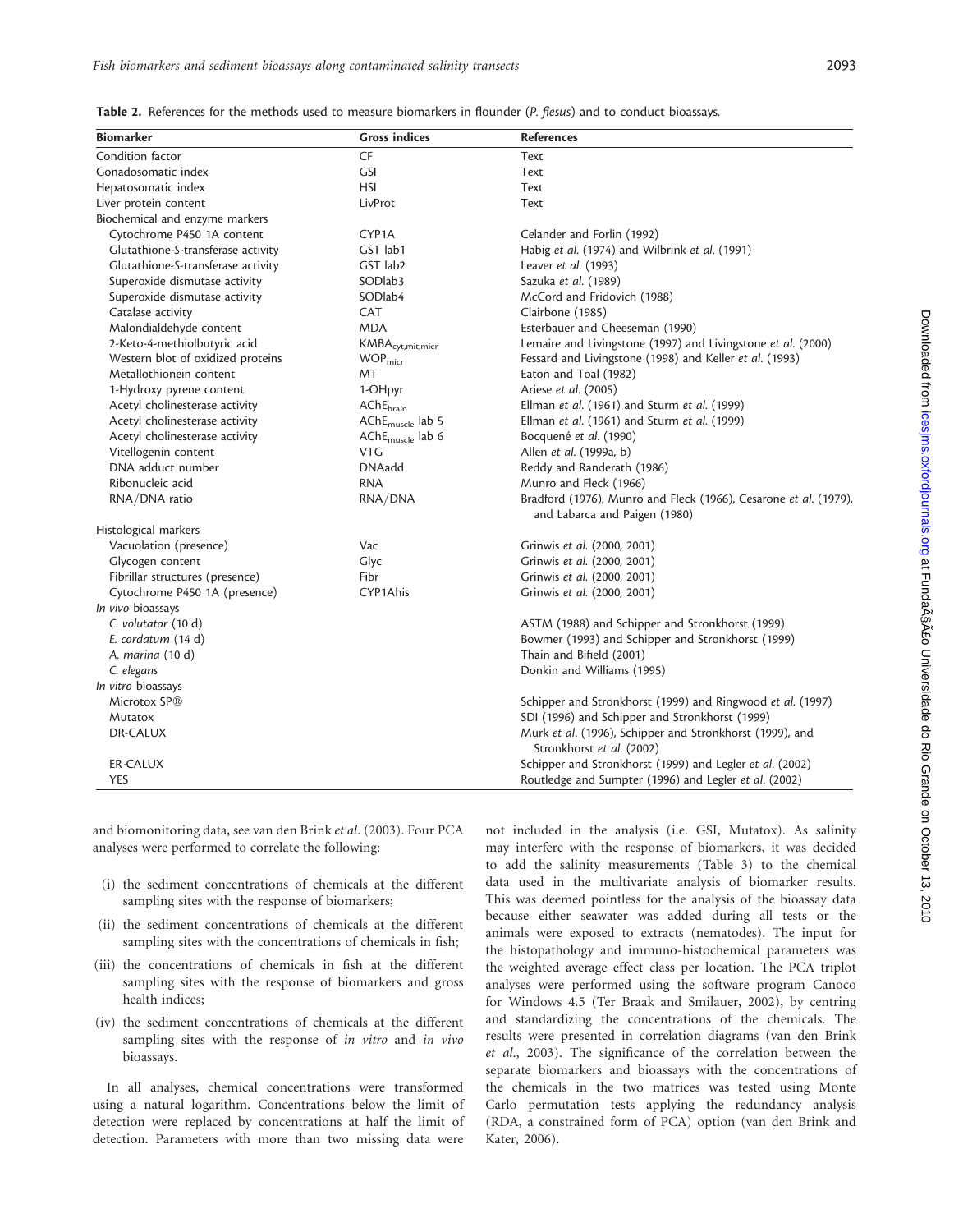|                |                                               |                                                               |                                                                                                     |                                                                    |                                                                        |                                                                                      |                                                                                        |                                                 |                                                  |                                  | GST (µmol                       | GST (µmol                           |
|----------------|-----------------------------------------------|---------------------------------------------------------------|-----------------------------------------------------------------------------------------------------|--------------------------------------------------------------------|------------------------------------------------------------------------|--------------------------------------------------------------------------------------|----------------------------------------------------------------------------------------|-------------------------------------------------|--------------------------------------------------|----------------------------------|---------------------------------|-------------------------------------|
|                |                                               |                                                               |                                                                                                     |                                                                    |                                                                        |                                                                                      |                                                                                        |                                                 | LivProt                                          | CYP1A                            | $min^{-1} mg^{-1}$              | $\text{min}^{-1} \, \text{mg}^{-1}$ |
| Site           | Salinity (psu)                                | Average age<br>(years)                                        | Average weight<br>(g)                                                                               | Average length<br>(cm)                                             | CF                                                                     | GSI                                                                                  | <b>HSI</b>                                                                             | SG                                              | $(mg g^{-1})$<br>wet weight)                     | (units $mg^{-1}$ pms<br>protein) | protein;<br>laboratory 1)       | pms protein;<br>laboratory 2)       |
|                |                                               |                                                               |                                                                                                     |                                                                    |                                                                        |                                                                                      |                                                                                        |                                                 |                                                  |                                  |                                 |                                     |
| $\overline{2}$ | 2.6                                           | 2.43                                                          | 210                                                                                                 | 27.3                                                               | $1.03 \pm 0.02$                                                        | $1.21\pm0.22^{\text{ff}}$                                                            | $1.56\pm0.11^{\text{ff}}$                                                              | 19.6                                            | 121 $\pm$ 7 <sup>ssf</sup>                       | 47.7 $\pm$ 3.10ssff              | $0.293 \pm 0.043$ <sup>t</sup>  | $0.561 \pm 0.031$ <sup>f</sup>      |
| 3              | 25.1                                          | 2.26                                                          | 177                                                                                                 | 25.9                                                               | $0.97 \pm 0.02^{\dagger}$                                              | $\overline{\phantom{a}}$                                                             | $1.56 \pm 0.25$ <sup>f</sup>                                                           | 11.5                                            | 118 $\pm$ 7ssff                                  | $32.5 \pm 3.33$ <sup>ss</sup>    | $0.230 \pm 0.054$ <sup>tt</sup> | 0.399 $\pm$ 0.036                   |
| 4              | 31.0                                          | 2.48                                                          | 250                                                                                                 | 29.4                                                               | $1.01 \pm 0.03$                                                        |                                                                                      |                                                                                        | 33.9                                            | $128 \pm 7^{ss}$                                 | 35.1 $\pm$ 3.21 <sup>ss</sup>    | $0.375 \pm 0.054$               | $0.452 \pm 0.032$                   |
| 6              | 31.6                                          | 2.37                                                          | 267                                                                                                 | 29.1                                                               | $1.04 \pm 0.02$                                                        |                                                                                      | $1.93 \pm 0.14$ <sup>s</sup>                                                           | 45.8                                            | 176 $\pm$ 7 <sup>ff</sup>                        | $40.3 \pm 3.10^{ssf}$            | $0.443 \pm 0.042$ <sup>s</sup>  | $0.493 \pm 0.031$                   |
| 7              | 12.0                                          | 3.37                                                          | 229                                                                                                 | 27.8                                                               | $1.03 \pm 0.02$                                                        | $1.24 \pm 0.20^{\rm ff}$                                                             | $1.71 \pm 0.09$ <sup>ff</sup>                                                          | 1.1                                             | 166 $\pm 7$ <sup>sf</sup>                        | $37.7\pm3.10^\text{ss}$          | $0.301 \pm 0.042^{\dagger}$     | $0.373 \pm 0.031$ <sup>f</sup>      |
| 9              | 20.0                                          | 3.60                                                          | 271                                                                                                 | 29.6                                                               | $1.04 \pm 0.02$                                                        | $1.61 \pm 0.23$                                                                      | $1.41 \pm 0.11$ <sup>ff</sup>                                                          | 8.4                                             | 136 $\pm$ 11ss                                   | $35.0 \pm 4.90$ <sup>ss</sup>    | $0.298 \pm 0.061$               | $0.388 \pm 0.049$                   |
| 10             | 20.0                                          | 4.26                                                          | 216                                                                                                 | 27.9                                                               | $0.98 \pm 0.02^{\text{T}}$                                             | $1.28 \pm 0.51$                                                                      | $1.24 \pm 0.10^{sff}$                                                                  | $-16.2$                                         | 138 $\pm$ 7 <sup>ss</sup>                        | 51.3 $\pm$ 3.10ssff              | $0.327 \pm 0.049$               | $0.415 \pm 0.031$                   |
| 11             | 5.0                                           | 4.17                                                          | 218                                                                                                 | 27.2                                                               | $1.02 \pm 0.02$                                                        | $1.91 \pm 0.27$                                                                      | $1.32\pm0.11^{\text{ff}}$                                                              | $-14.6$                                         | 155 $\pm$ 7 <sup>ss</sup>                        | $34.8\pm3.10^\text{ss}$          | $0.374 \pm 0.057$               | $0.322 \pm 0.031$ <sup>ff</sup>     |
| 12Fref         | $<$ 2.0 $\,$                                  | 3.57                                                          | 209                                                                                                 | 27.0                                                               | $1.03 \pm 0.02$                                                        | $2.03 \pm 0.24$                                                                      | $2.04 \pm 0.09$ <sup>ss</sup>                                                          | $\overline{\phantom{a}}$                        | $143 \pm 7$ <sup>ss</sup>                        | $32.4 \pm 3.33$ <sup>ss</sup>    | $0.438 \pm 0.047$ <sup>s</sup>  | $0.472 \pm 0.033$                   |
| 14Sref         | 30.8                                          | 3.22                                                          | 245                                                                                                 | 28.7                                                               | $1.01 \pm 0.02$                                                        | $1.58 \pm 0.27$                                                                      | $1.57 \pm 0.11^{\text{ff}}$                                                            | $\overline{\phantom{a}}$                        | 182 $\pm$ 7 <sup>ff</sup>                        | $16.9 \pm 3.10^{ff}$             | $0.316 \pm 0.042$ <sup>f</sup>  | $\overline{\phantom{0}}$            |
| Site           | SOD mean<br>(U mg $^{-1}$<br>protein; lab 3)  | <b>Total SOD</b><br>$(U \, mg^{-1} \, pms$<br>protein; lab 4) | <b>CAT</b><br>$(ng min-1 mg)$<br>protein)                                                           | MDA (nmol<br>TMA $mg^{-1}$<br>protein)                             | KMBA <sub>cyt</sub> (pmol<br>ethylene<br>$min^{-1} m^{-1}$<br>protein) | KMBA <sub>mit</sub> <sup>a</sup><br>(pmol ethylene<br>$min^{-1} mg^{-1}$<br>protein) | KMBA <sub>micro</sub> <sup>a</sup><br>(pmol ethylene<br>$min^{-1} mg^{-1}$<br>protein) | WOP <sub>micro</sub> <sup>a</sup><br>(AU)       |                                                  |                                  |                                 |                                     |
| $\overline{2}$ | $132 \pm 12^{s}$                              | 40.1 $\pm$ 6.5                                                | $-$                                                                                                 | $5.67\pm0.88^\text{ssf}$                                           | $95.9 \pm 9.90^s$                                                      | $983 \pm 126$                                                                        | 46.7 $\pm$ 9.91ss                                                                      | $169 \pm 6.99$                                  |                                                  |                                  |                                 |                                     |
| 3              | $136 \pm 15^{s}$                              | 57.8 $\pm$ 7.2 <sup>s</sup>                                   | $85 \pm 13$                                                                                         | $5.61\pm0.92^\text{ssf}$                                           | 123.3 $\pm$ 9.90ssff                                                   | 1856 $\pm$ 126ssff                                                                   | 55.2 $\pm$ 9.91ss                                                                      | $174 \pm 6.99$                                  |                                                  |                                  |                                 |                                     |
| 4              | $125 \pm 15$                                  | 66.7 $\pm$ 6.9ssf                                             | $100 + 12$                                                                                          | $4.34 \pm 0.96$                                                    | $95.1 \pm 9.90^s$                                                      | 1843 $\pm$ 126ssff                                                                   | 112.2 $\pm$ 9.91 <sup>ff</sup>                                                         | $165 \pm 6.99$                                  |                                                  |                                  |                                 |                                     |
| 6              | $123 \pm 12$                                  | 39.6 $\pm$ 6.5                                                | $\overline{\phantom{0}}$                                                                            | $2.72 \pm 0.92$                                                    | 113.9 $\pm$ 9.90 <sup>ssff</sup>                                       | 2425 $\pm$ 126ssff                                                                   | 135.0 $\pm$ 9.91ssff                                                                   | $160 \pm 6.99$                                  |                                                  |                                  |                                 |                                     |
| 7              | $115 \pm 12^{t}$                              | 79.0 $\pm$ 25.0                                               | $109 + 11$                                                                                          | $2.14 \pm 0.82$                                                    | 71.7 $\pm$ 9.90                                                        | 1190 $\pm$ 126                                                                       | 55.4 $\pm$ 9.91 <sup>ss</sup>                                                          | $156 \pm 6.99$                                  |                                                  |                                  |                                 |                                     |
| 9              | $121 \pm 18$                                  | 49.4 $\pm$ 11.2                                               | $99 \pm 14$                                                                                         | $6.23 \pm 1.30^{ssf}$                                              | 77.8 $\pm$ 9.90                                                        | $1264 \pm 126$ <sup>sf</sup>                                                         | 31.7 $\pm$ 9.91ss                                                                      | 193 $\pm$ 6.99ssff                              |                                                  |                                  |                                 |                                     |
| 10             | $159 \pm 14$ <sup>ss</sup>                    | 64.8 $\pm$ 7.2ssf                                             | $98 \pm 12$                                                                                         | 7.25 $\pm$ 0.82ssff                                                | $91.8 \pm 9.90$                                                        | 1990 $\pm$ 126ssff                                                                   | $80.2 \pm 9.91$ <sup>f</sup>                                                           | $165 \pm 6.99$                                  |                                                  |                                  |                                 |                                     |
| 11             | $127 \pm 16$                                  | $62.6 \pm 6.5^s$                                              | $138 \pm 13$ <sup>ssf</sup>                                                                         | $2.10 \pm 0.82$                                                    | $85.8 \pm 9.90$                                                        | $1121 + 126$                                                                         | 127.0 $\pm$ 9.91sff                                                                    | $168 \pm 6.99$                                  |                                                  |                                  |                                 |                                     |
| 12Fref         | $148 \pm 14$ <sup>ss</sup>                    | 48.2 $\pm$ 6.9                                                | $109 + 11$                                                                                          | 3.28 $\pm$ 0.88                                                    | 74.5 $\pm$ 9.90                                                        | $934 \pm 126$                                                                        | 52.9 $\pm$ 9.91ss                                                                      | $165 \pm 6.99$                                  |                                                  |                                  |                                 |                                     |
| 14Sref         | $100 \pm 12^{\text{ff}}$                      | 41.7 $\pm$ 6.5                                                | $87 + 11$                                                                                           | $2.41 \pm 0.82$                                                    | 70.8 $\pm$ 9.90                                                        | $928 \pm 126$                                                                        | $96.0 \pm 9.91^{\text{ff}}$                                                            | $157 \pm 6.99$                                  |                                                  |                                  |                                 |                                     |
|                |                                               |                                                               |                                                                                                     |                                                                    |                                                                        |                                                                                      |                                                                                        |                                                 |                                                  |                                  |                                 |                                     |
| Site           | MT ( $\mu$ g mg <sup>-1</sup><br>pms protein) | 1-OHpyr<br>$(ng ml^{-1})$                                     | $\mathsf{AChE}_{\mathsf{brain}}$<br>$(\mathsf{ng}\:\mathsf{min}^{-1}\:\mathsf{mg}^{-1}$<br>protein) | $\mathsf{AChE}_{\mathsf{muscle}}$<br>$(ng min-1 mg-1)$<br>protein) | <b>AChE</b> <sub>muscle</sub><br>$(U min-1 mg-1)$<br>protein)          | VTG in males<br>$(\mu$ g m $I^{-1}$                                                  | RNA/protein<br>$(\mu g \eta g^{-1})$                                                   | <b>RNA/DNA</b><br>ratio<br>$(\mu g \mu g^{-1})$ | <b>DNAadd</b><br>$(nr. 10^{-8})$<br>nucleotides) |                                  |                                 |                                     |
| $\overline{2}$ | $1.55 \pm 0.18$ <sup>t</sup>                  | $50 \pm 29$                                                   | $128\pm5^{\rm ssff}$                                                                                | $54\pm5^\text{ssff}$                                               | 8347 $\pm$ 941                                                         | $0.1 \pm 426^{6}$                                                                    | $0.116 \pm 0.077$                                                                      | $9.19 \pm 1.67$                                 | $13.0 \pm 3.2$                                   |                                  |                                 |                                     |
| 3              | $1.76 \pm 0.19$ <sup>sff</sup>                | 70 $\pm$ 37                                                   | $105 \pm 5$                                                                                         | $91 \pm 5$                                                         | $9458 \pm 941$                                                         | $0.1 \pm 426$ <sup>f</sup>                                                           | $0.140 \pm 0.071$                                                                      | 6.86 $\pm$ 0.83 <sup>ss</sup>                   | $14.0 \pm 3.2$                                   |                                  |                                 |                                     |
| $\overline{4}$ | 1.99 $\pm$ 0.17ssff                           | $37 \pm 45$                                                   | $105 + 5$                                                                                           | $60 \pm 5$ ssff                                                    | 6949 $\pm$ 941sf                                                       | $\overline{\phantom{a}}$                                                             | $0.118 \pm 0.032$                                                                      | 7.96 $\pm$ 0.89                                 | 20.1 $\pm$ 3.5 <sup>s</sup>                      |                                  |                                 |                                     |
| 6              | $1.40 \pm 0.17$                               | $32 + 33$                                                     | 127 $\pm$ 5 <sup>ssff</sup>                                                                         | $65 \pm 5$ <sup>ssff</sup>                                         | 7738 $\pm$ 974                                                         | 551 $\pm$ 337                                                                        | $0.138 \pm 0.167$                                                                      | 7.52 $\pm$ 0.71 <sup>s</sup>                    | $15.2 \pm 3.2$                                   |                                  |                                 |                                     |
| 7              | $2.14 \pm 0.17$ <sup>ssff</sup>               | $365\pm31^{\text{ssff}}$                                      | $83 \pm 5$ <sup>sf</sup>                                                                            | $61\pm5^\text{ssff}$                                               | 7537 $\pm$ 941                                                         | $1.8 \pm 337^{f}$                                                                    | $0.078 \pm 0.054$                                                                      | 5.83 $\pm$ 0.75 <sup>ss</sup>                   | $15.4 \pm 3.2$                                   |                                  |                                 |                                     |
| 9              | 2.27 $\pm$ 0.26ssff                           | 79 $\pm$ 35                                                   | 71 $\pm$ 5 <sup>ssff</sup>                                                                          | $60 \pm 5$ ssff                                                    | 10 558 ± 1214                                                          | $0.9 \pm 476$ <sup>f</sup>                                                           | $0.094 \pm 0.047$                                                                      | $6.62 \pm 0.79$ <sup>ss</sup>                   | $14.4 \pm 3.2$                                   |                                  |                                 |                                     |
| 10             | $1.37 \pm 0.17$                               | $117 \pm 39$ <sup>sf</sup>                                    | $87 \pm 5^\text{ff}$                                                                                | 72 $\pm$ 5 <sup>ssff</sup>                                         | $9295 \pm 974$                                                         | $2.2 \pm 476$ <sup>f</sup>                                                           | $0.088 \pm 0.035$                                                                      | $6.22 \pm 0.75$ <sup>ss</sup>                   | $15.8 \pm 3.2$                                   |                                  |                                 |                                     |
| 11             | $2.61 \pm 0.17$ <sup>ssff</sup>               | $103 \pm 45$ <sup>f</sup>                                     | 75 $\pm$ 5ssff                                                                                      | $86 \pm 5$                                                         | $9800 \pm 941$                                                         | $0.4 \pm 476$ <sup>f</sup>                                                           | $0.098 \pm 0.030$                                                                      | 7.73 $\pm$ 0.96                                 | $16.3 \pm 3.5$                                   |                                  |                                 |                                     |
| 12Fref         | $1.07 \pm 0.18$                               | $7.9 \pm 31$                                                  | $109 \pm 5$ <sup>s</sup>                                                                            | $91 \pm 5$                                                         | 9290 $\pm$ 1010                                                        | $962 \pm 318^s$                                                                      | $0.050 \pm 0.021$                                                                      | $6.64 \pm 0.83^{\rm ss}$                        | $17.3 \pm 3.5$                                   |                                  |                                 |                                     |
| 14Sref         | $1.18 \pm 0.17$                               | $21 \pm 29$                                                   | $97 \pm 5^f$                                                                                        | $90 \pm 5$                                                         | 9393 $\pm$ 974                                                         | $0.2 \pm 264^f$                                                                      | $0.069 \pm 0.023$                                                                      | $9.51 \pm 0.68^{\text{ff}}$                     | $11.0 \pm 3.2$                                   |                                  |                                 |                                     |

Table 3. Average values ( $\pm$  pooled s.e. of the mean) for different health parameters and pollution biomarkers in flounder (P. flesus) and salinity at the time of sampling.

Fref, freshwater reference site; Sref, saltwater reference site.

<sup>a</sup>Pairwise comparison based on replicate measurements rather than replicate fish.

 $^{\circ}$ Significantly different from saltwater reference site (Sref) at  $p <$  0.05;  $^{\circ\circ}$ significantly different from Sref at  $p <$  0.01.<br><sup>f</sup>Significantly different from freshwater reference site (Fref) at  $p <$  0.05; <sup>ff</sup>s

2094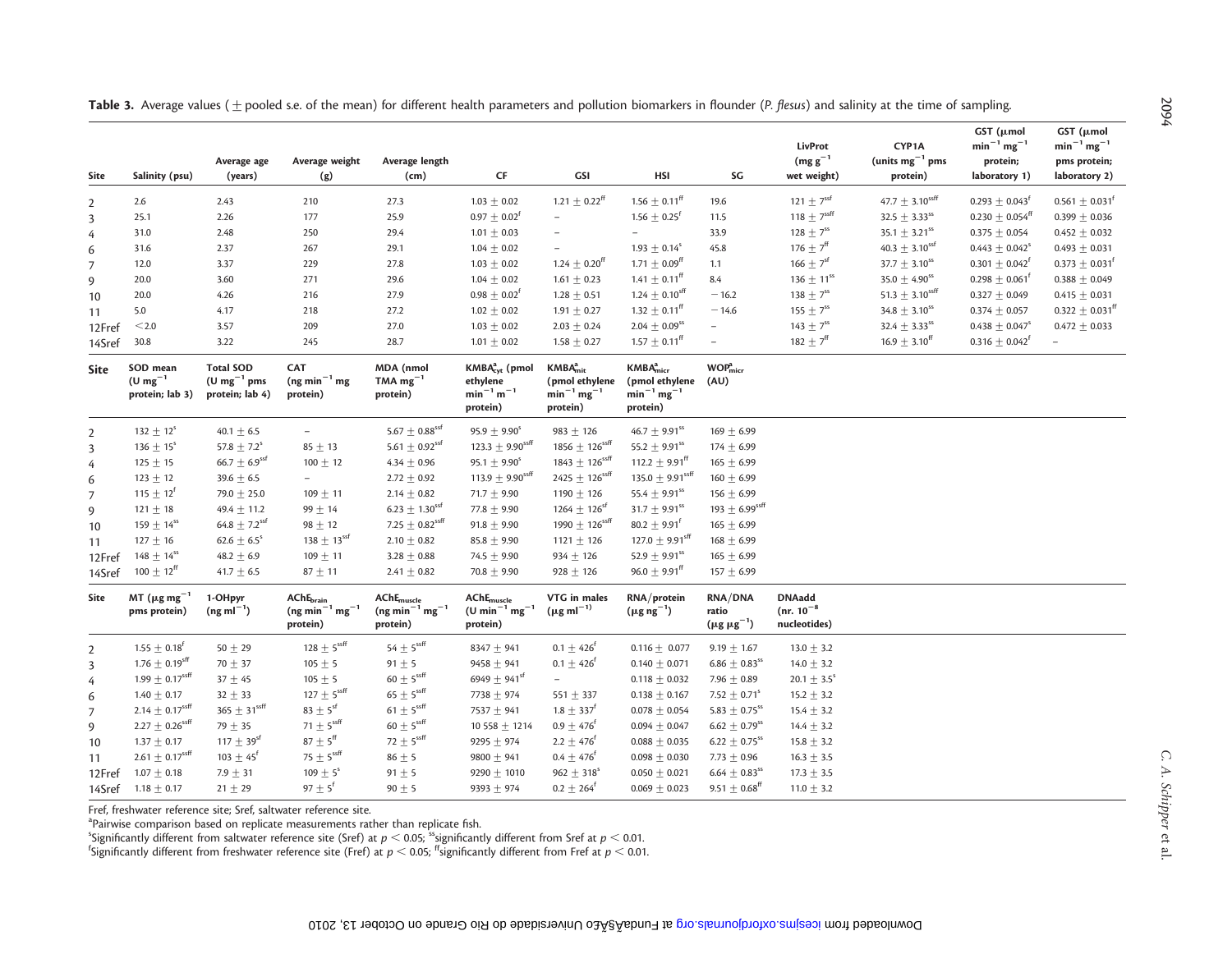#### Results

#### Salinity and contaminants in sediments and flounder

The salinity of the water above the sediments during sampling at each site is shown in Table 3. As expected, the salinity gradient was less distinct in the Port of Amsterdam transect than in the Port of Rotterdam transect. The concentrations of contaminants in sediments and flounder liver as previously published by de Boer et al. (2001) are summarized in Table 4. The highest levels of polychlorinated biphenyls (PCBs), several organochlorine pesticides (OCPs), polybrominated diphenylethers (PBDEs), and organotins (e.g. TBT and TPhT) were found in the industrialized harbour areas in the low-salinity segment of each transect. The contamination level generally decreased and salinity increased towards the marine end of the estuaries, but there are specific differences between the two transects. For example, fairly high concentrations of PBDE and cadmium were found in flounder liver from the Port of Rotterdam, and elevated levels of PAH were found in sediments at most sites from the Port of Amsterdam transect (Table 5).

#### Gross health indices in flounder

Table 3 lists the results of the biological parameters and gross health indices of flounder captured at the different sites. There were considerable differences in the age compositions of the floun $der$   $>$  20 cm. Flounder from the sites in the Port of Amsterdam transect were older than those from the Port of Rotterdam transect (average age range 3.6 –4.4 and 2.3 –2.5 years, respectively). The Splitsingsdam location (site 3) yielded not only the youngest specimens but, compared with the reference sites, the flounder with the lowest weight and lowest average length. Compared with the freshwater reference site (IJsselmeer near Enkhuizen; site 12), average CFs were slightly but significantly reduced at two polluted sites, sites 3 (Splitsingsdam) and 10 (Amerikahaven). In general, the flounder seemed to have a fairly similar average CF and none of the locations deviated from the saltwater reference site in the eastern Scheldt estuary.

The average GSI of female flounder and HSI of both sexes at the saltwater and freshwater reference locations differed significantly from each other ( $p < 0.01$ ). Average GSI was significantly lower at sites 2 (Benelux tunnel) and 7 (IJmuiden), but only compared with the freshwater reference site where flounder had the greatest average GSI of all locations where gonad weights were measured (no samples at sites 3, 4, and 6). The difference in average HSI between the two reference locations was also significant ( $p <$ 0.01). Average HSI values at all other sites also differed significantly from one or both references, although those index values were all within the range between the two reference sites.

#### Biomarkers in flounder

The average values of the biomarker measurements in flounder are also listed in Table 3. For several of the biomarkers, there was a distinct and significant difference between the average values at the saltwater and freshwater reference sites. This was the case for CYP1A, protein content in the liver, GST measured by lab 1 (GST at the saltwater reference site was not measured by lab 2), SOD analysed by lab 3, microsomal 2-Keto-4-methiolbutyric acid (KMBA<sub>mic</sub>), RNA/DNA ratio (differences with  $p < 0.01$ ), AChE<sub>brain</sub>, and VTG in male fish (all with  $p < 0.05$ ). For those biomarkers, parameter values at non-reference sites were rarely significantly different from both freshwater and saltwater reference sites, although some differences were expected. The first exception was CYP1A in the liver, which still showed a significant increase at three other sites (site 2, Benelux tunnel; site 6, Noordwijk; site 10, Amerikahaven) compared with both (significantly different) reference sites. The second exception was AChE<sub>brain</sub>, but both significant increases and significant decreases compared with the two references were observed for this biomarker.

With only one freshwater and one saltwater reference site, biomarkers that did not seem to be affected by the differences in salinity and showed significant and unambiguous responses at several non-reference sites were GST2, SOD3 (one of two laboratories), MDA, cytosolic and mitochondrial KMBA, western blot of microsomal oxidized proteins (WOP), MT, 1-OH pyrene, AChE in muscle tissue (two laboratories), and DNA adducts. The average VTG content of flounder varied considerably from site to site, but the difference between the reference sites was large and significant. However, for VTG, the variation was three orders of magnitude greater than the mean. Some biomarkers showed limited power to discriminate between polluted and less polluted sites (i.e. a significant response at just one polluted location). These were DNA adducts, AChEmuscle, CAT, and WOP. However, for the latter two, the increases are highly significant ( $p < 0.01$ ) and occurred at two of the most polluted sites (11 and 9, respectively; see Table 4).

The results of the histopathological and immunohistochemical biomarker analyses are shown in Table 5. Vacuolation of the liver tissues differed significantly between the saltwater and freshwater reference sites. The average degree of vacuolation was highest at the saltwater site. Compared with this location, vacuolation was significantly lower ( $p < 0.05$ ) at sites 4 (Loswal Noord), 9 (Buitenhuizen), and 11 (Oranjesluis). Glycogen content barely differed between sites. Only flounder from site 10, Amerikahaven, had a somewhat greater quantity of PAS positive material in their hepatocytes. Fibrillar structures in hepatocytes did not differ significantly between sampling locations. Average immunoreactivity against CYP1A was low in flounder from all sites, except at North Sea Canal sites 10 (Amerikahaven) and 11 (Oranjesluis), where the frequency of higher classes was significantly higher than at either reference site. Site 10 was also the site with the greatest average CYP1A content in flounder liver homogenate.

#### In vivo bioassays

Most of the in vivo bioassays conducted with the whole sediments from the locations in the study showed barely any differences between sites (Table 6). Endpoints and tests that appeared particularly indiscriminative were survival of C. volutator (in tests performed by two laboratories), survival of A. marina, and survival and reburrowing behaviour of field heart urchin E. cordatum. The total number of casts produced by A. marina during the bioassays varied greatly between sediments from different locations, and also between the two reference sites. The same was found for the average dry weight of C. volutator at the end of the 10-d experiments. Most in vivo whole sediment bioassays were not replicated, so could not be tested statistically. Significant reproductive effects with the nematode C. elegans were observed at sites 2, 3, 6, 7, 9, and 11 for female nematodes exposed to sediment extracts for 24 h before egg-laying. The magnitude of the effects followed the degree of contamination on the different gradients. Interestingly, although the total number of offspring was not significantly less at location 11 (Oranjesluis in the Port of Amsterdam), their development typically halted at stage J3, and was not completed.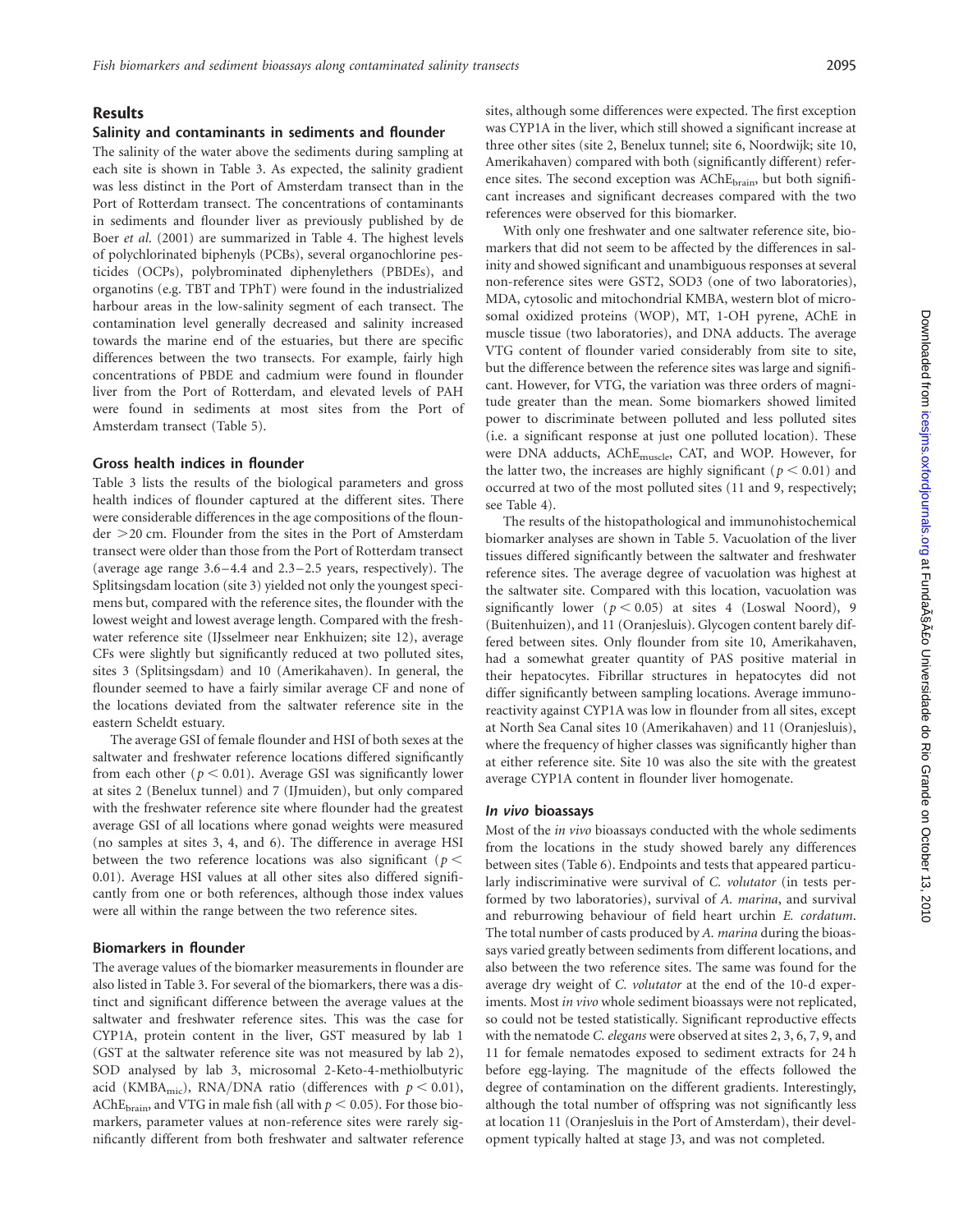|                                                                                                                                                                          |                                        |                |                         |         |         |                | <b>Site</b> |         |                   |         |         |         |
|--------------------------------------------------------------------------------------------------------------------------------------------------------------------------|----------------------------------------|----------------|-------------------------|---------|---------|----------------|-------------|---------|-------------------|---------|---------|---------|
| Chemical                                                                                                                                                                 | Unit                                   | $\overline{2}$ | $\overline{\mathbf{3}}$ | 4       | 6       | $\overline{z}$ | 9           | 10      | 10 <sup>a</sup>   | 11      | 12      | 14      |
| Sum organotins (MBT, DBT, TBT, MPT,<br>DPT, TPhT)                                                                                                                        | $\mu$ g Sn $\text{kg}^{-1}$ dry weight | 106            | 110                     | 52      | 43      | 237            | 170         | 14      | 73                | 206     | 8       | 12      |
| Cu                                                                                                                                                                       | mg $kg^{-1}$ dry weight                | 47             | 38                      | 21      | 20      | 77             | 40          | 18      | 140               | 129     | 41      | 10      |
| As                                                                                                                                                                       | $mg \, kg^{-1}$ dry weight             | 16             | 15                      | 14      | 17      | 29             | 17          | 11      | 29                | 41      | 14      | 13      |
| Cd                                                                                                                                                                       | $mg \, kg^{-1}$ dry weight             | 2.34           | 1.46                    | 0.88    | 0.81    | 1.92           | 0.90        | 0.24    | 3.02              | 3.16    | 2.90    | 0.38    |
| Hg                                                                                                                                                                       | mg $kg^{-1}$ dry weight                | 0.69           | 0.53                    | 0.34    | 0.30    | 2.43           | 0.54        | 0.08    | $\qquad \qquad -$ | 1.24    | 0.65    | 0.16    |
| Cr                                                                                                                                                                       | $mg \, kg^{-1}$ dry weight             | 110            | 93                      | 92      | 100     | 142            | 76          | 78      | 109               | 121     | 75      | 61      |
| Zn                                                                                                                                                                       | mg $kg^{-1}$ dry weight                | 295            | 231                     | 162     | 238     | 587            | 269         | 88      | 648               | 719     | 422     | 90      |
| Ni                                                                                                                                                                       | mg $kg^{-1}$ dry weight                | 28             | 27                      | 21      | 20      | 41             | 37          | 35      | 41                | 50      | 25      | 15      |
| Pb                                                                                                                                                                       | $mg \, kg^{-1}$ dry weight             | 72             | 69                      | 57      | 88      | 272            | 85          | 34      | 255               | 234     | 72      | 30      |
| Sum 13 PAHs (Ant, BaA, Bap, BbF, BeP,<br>BghiPe, BkF, Chr, dBahA, Fen, Flu, Pyr,<br>lnP)                                                                                 | mg $kg^{-1}$ dry weight                | 6 1 3 2        | 4 3 4 3                 | 4774    | 1 3 1 3 | 11 463         | 7726        | 673     | 11 269            | 11 660  | 2 0 1 3 | 2 2 6 5 |
| Sum 7 PCBs (28, 101, 118, 138+163, 153,<br>180)                                                                                                                          | $\mu$ g kg <sup>-1</sup> dry weight    | 89.5           | 54.5                    | 38.2    | 23.7    | 57.6           | 33.4        | 6.8     | 82.1              | 84.6    | 41.4    | 23.7    |
| Sum 28 PCBs (28, 31, 44, 47, 49, 52, 56,<br>$66 + 95$ , 87, 97, 99, 101, 105, 110, 118,<br>128, 137, 138, +163, 141, 149 151, 153,<br>156, 170, 180, 187, 194, 202, 206) | $\mu$ g kg <sup>-1</sup> lipid weight  | 11 5 45        | 6 5 9 6                 | 3 1 1 5 | 1 6 3 5 | 2 9 2 7        | 6 5 8 7     | 5 4 5 5 | n.a.              | 6 1 7 3 | 1578    | 2 0 8 1 |
| Sum OCPs (Aldrin, Endrin, Dieldrin,<br>Lindane gamma Heptachlor epoxide,<br>Hexachlorobenzene)                                                                           | $\mu$ g kg <sup>-1</sup> lipid weight  | 392.4          | 242.6                   | 184     | 148.8   | 152.2          | 218.3       | 159     | n.a.              | 111     | 92.1    | 136.5   |
| Cd                                                                                                                                                                       | $\mu$ g kg <sup>-1</sup> lipid weight  | 0133           | 0.054                   | 0.107   | 0.065   | 0034           | 0.031       | 0.028   | n.a.              | n.a.    | 0.006   | 0.075   |
| Cr                                                                                                                                                                       | $\mu$ g kg <sup>-1</sup> lipid weight  | 0.005          | 0.02                    | 0.005   | 0.005   | 0.07           | 0.005       | n.a.    | n.a.              | n.a.    | 0.005   | 0.002   |
| Hg                                                                                                                                                                       | $\mu$ g kg <sup>-1</sup> lipid weight  | 0.18           | n.a.                    | 0.06    | 0.03    | 0.05           | 0.05        | n.a.    | n.a.              | n.a.    | 0.015   | 0.16    |
| Zn                                                                                                                                                                       | $\mu\text{g kg}^{-1}$ lipid weight     | 50             | n.a.                    | 66      | 43      | 40             | 41          | n.a.    | n.a.              | n.a.    | 29      | 51      |
| Sum of brominated flame retardants<br>(2,4,2,4'-TBDE, 2,4,5,2,4'-PeBDE)                                                                                                  | $\mu$ g kg <sup>-1</sup> lipid weight  | 304            | 149                     | < 62    | $<$ 36  | $<$ 44         | 81          | $<$ 62  | n.a.              | 123     | $<$ 40  | $<$ 17  |

Table 4. Summary of chemicals measured in the sediments and flounder (P. flesus) liver (pooled) from the Port of Rotterdam and Port of Amsterdam sites (according to de Boer et al., 2001).

n.a., not analysed.

and the mast condition of a second time at a non-dredged site in this harbour.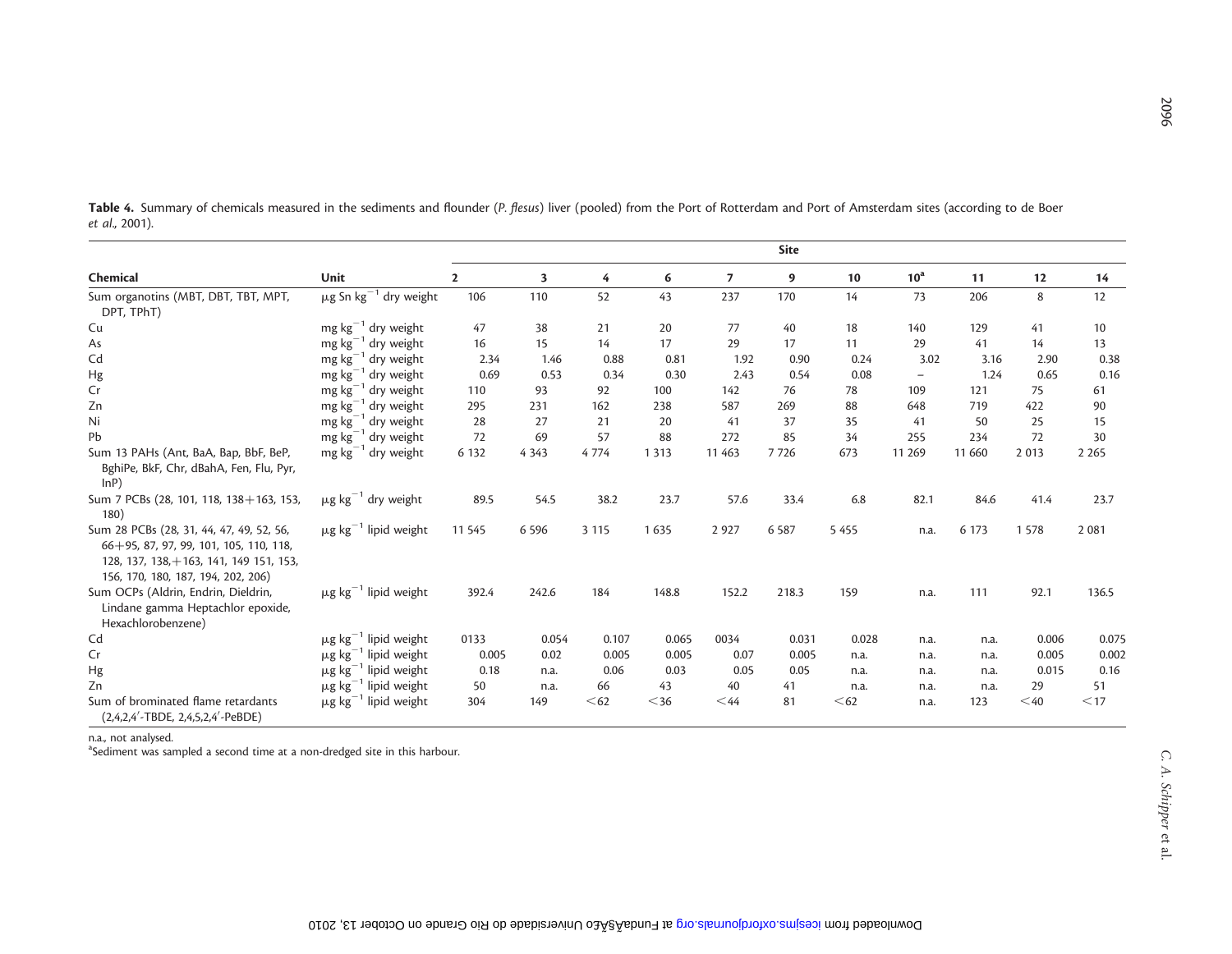Table 5. Frequency distribution of numbers of flounder livers in histological-effect classes.

|             | <b>Vacuolation</b> |              |   |    | Glycogen content |          |          |    |               |   |          | CYP1A       |              |              |          |    |               |                          |                |
|-------------|--------------------|--------------|---|----|------------------|----------|----------|----|---------------|---|----------|-------------|--------------|--------------|----------|----|---------------|--------------------------|----------------|
| <b>Site</b> | $\bf{0}$           |              |   | 3  |                  | $\bf{0}$ |          |    | 3             |   | $\bf{0}$ |             | $\mathbf{2}$ | 3            | $\bf{0}$ |    |               | 2 <sub>3</sub>           |                |
| 2           | 13                 |              |   | 6  |                  | 15       | 4        | 6  | $\mathcal{L}$ |   | 23       |             | ົ            |              | 27       |    | $\Omega$      | $\overline{0}$           | $\overline{0}$ |
| 3           | 9                  |              | 4 | 10 |                  | 15       |          |    | 3             |   | 23       |             | $\Omega$     | $\Omega$     |          | 24 | $\mathbf{0}$  | $0\quad 0$               |                |
| 4           | 15                 | $\Omega$     | C | 13 | s                | 16       |          | 6  | 6             |   | 29       | $\Omega$    |              | $\Omega$     | 27       |    | $\mathcal{P}$ |                          | $\overline{0}$ |
| 6           | 15                 |              | 6 | 8  |                  | 16       | 4        | ≺  |               |   | 29       | $\Omega$    | $\Omega$     |              | 30       |    | $\Omega$      | $0\quad 0$               |                |
| 7           | 9                  | $\Omega$     |   | 10 |                  | 11       |          | 6  | 6             |   | 23       | $\mathbf 0$ |              | $\mathbf{0}$ | 23       |    |               | $0\quad 0$               |                |
| 9           | 12                 | $\mathbf{0}$ | ◠ | 11 | S                | 13       |          | 4  |               |   | 24       | $\Omega$    |              | $\Omega$     | 25       |    | $\Omega$      | $0\quad 0$               |                |
| 10          | 14                 | $\Omega$     | 8 | ⇁  |                  | 15       | $\Omega$ | 4  | 10            | S | 28       | $\Omega$    |              | $\Omega$     | 18       |    | 4             | $\overline{\phantom{a}}$ | 0 f            |
| 11          | 15                 | 3            | 4 |    | ς                | 18       |          |    |               |   | 26       | $\Omega$    |              | $\Omega$     | 20       |    |               | $\Omega$                 | $\overline{0}$ |
| 12Fref      | 17                 | $\Omega$     |   | 14 | SS               | 19       | $\Omega$ | 11 | ำ             |   | 32       | $\Omega$    | $\Omega$     | $\Omega$     | 32       |    | $\Omega$      | $\Omega$                 | $\overline{0}$ |
| 14Sref      |                    | $\Omega$     | 6 | 9  | ff               |          |          | 4  | $\Omega$      |   | 15       | $\mathbf 0$ |              | $\Omega$     | 16       |    | $\mathbf 0$   | $0\quad 0$               |                |

An explanation of the classes is given in text. s, significantly different from saltwater reference site (Sref) at  $p < 0.05$ ; ss, significantly different from Sref at  $p < 0.01$ ; f, significantly different from freshwater reference site (Fref) at  $p < 0.05$ ; ff, significantly different from Fref at  $p < 0.01$ .

#### In vitro bioassays

The bacterial Microtox tests and the other in vitro bioassays clearly indicated differences in sediment toxicity between locations (Table 7). In the Microtox SP® assay, inhibitory effects were found in sediment extracts from the Port of Amsterdam transect (i.e. TU values > 20 at sites 7 and 11). The highest response in the Mutatox® assay was at Oranjesluis (site 11) in the Port of Amsterdam. The reference values from the Mutatox® assay at that site were below the detection limit. A high response was also found at Oranjesluis (site 11) and Buitenhuizen (site 9), with the 6 h (indicating toxic PAHs) and 48 h (indicating dioxin-like toxicity) results of the DR-CALUX. Other locations where toxic equivalent (TEQ) values in the 6, 24, and 48 h DR-CALUX were greater than the saltwater references were at Splitsingsdam (site 3) and Buitenhuizen (site 9). EEQs in the sediment extracts measured with the ER-CALUX varied by almost one order of magnitude. The greatest oestrogenic activity (EEQ  $>$  10 pmol g dry weight<sup>-1</sup>) was found in sediments from the interregional locations at the Port of Rotterdam (sites 2 and 3), Noordwijk (site 6), and IJmuiden Harbour (site 7). EEQs in the sediment extracts measured using the YES were an order of magnitude higher than the references at locations Splitsingsdam (site 3) and IJmuiden Harbour (site 7), but lower at Loswal Noord (site 4), Buitenhuizen (site 9), and Amerikahaven (site 10).

#### Multivariate analysis

The results of the PCA of internal pollutant concentrations in flounder liver at the sampling locations plotted against the concentrations of the same substances in the sediments are shown in Figure 2. There is a clear distinction between the more polluted sites on the right site of the triplot and the cleaner locations on the left. Figure 2 also reveals that the pattern of most individual PCB congeners in flounder liver is strongly correlated with the distribution of the PCBs in the sediment. The only exception to this is PCB105. There is a weaker correlation between the concentrations of HCB in flounder liver and measured concentrations of these contaminants in the sediments, and none at all for metals (Zn, Cd, Cr, and Hg).

A number of biomarkers correlated to some extent with the chemical compounds that were measured in flounder liver tissue. Those explaining  $>10\%$  of the variance are shown in Figure 3. Biomarkers and health parameters that correlated

significantly ( $p < 0.10$ )—either positively or negatively—with contamination were HSI ( $p = 0.015$ ), LivProt ( $p = 0.027$ ), GST (measured by laboratory 1;  $p = 0.058$ ), MDA ( $p = 0.076$ ), WOP<sub>micr</sub> ( $p = 0.079$ ), and VTG ( $p = 0.080$ ). There was no correlation between VTG values in male fish and the sediment oestrogenic activity. HSI, LivProt, and GST decreased with higher concentrations of many higher PCBs. MDA and  $WOP<sub>micro</sub>$  were positively correlated with high body burdens of lower PCBs and several other organochlorine contaminants.

Figure 4 shows a similar triplot of biomarkers and health indices at the various sites against sediment concentrations of measured contaminants. Biomarkers and health indices that correlated significantly ( $p < 0.10$ ) with pollutants in the sediments were 1-OH pyrene ( $p = 0.022$ ), MT ( $p = 0.045$ ), HSI ( $p =$ 0.053), SOD (laboratory 4;  $p = 0.066$ ), CYP1A ( $p = 0.070$ ), and CYP1Ahis ( $p = 0.098$ ). These parameters also correlated with the degree of contamination in the sediments. CYP1A and CYP1Ahis corresponded well with higher levels of PCBs (and with each other) and 1-OH pyrene with high levels of PAHs. MT correlated with high levels of organotin compounds but not with metals such as Zn and Cd.

The flounder health indices and biomarkers in multivariate analysis that explained  $<$  10% of the observed variance were CF (Figures 3 and 4), GST (laboratory 2; Figure 3), SOD (measured by laboratories 3 and 4; Figure 3), CAT (Figure 3), MDA (Figure 4), KMBA (mitochondrial, microsomal, and in cytosol; Figures 3 and 4), WOP<sub>micr</sub> (Figure 4), 1-OH pyrene (Figure 3), AChE<sub>muscle</sub> (laboratories 5 and 6; Figure 4), AChE<sub>brain</sub> (Figure 3), RNA/DNA (Figure 3), DNAadd (Figures 3 and 4), Glyc (Figures 3 and 4), Fibr (Figure 4), and CYP1Ahis (Figure 3).

Figure 5 displays the PCA triplot for the sediment bioassay responses against the measured concentrations of pollutants in sediments. Most in vivo bioassays correlate negatively with pollutants in a general sense, i.e. survival (C. volutator), number of casts (A. marina), and reburrowing behaviour (E. cordatum) increase with decreasing contamination, although not significantly. The bioassay C. volutator showed a slightly decreased survival rate at site 11, associated with sediment containing high concentrations of organotin, PAH, and PCB. The survival of E. cordatum correlates significantly ( $p = 0.031$ ) with increasing contamination, although survival at all sites was barely affected, if at all (Table 6). The heart urchin showed only a slightly decreased survival rate at site 10, which is associated with sediment contamination by PCBs (Figure 5).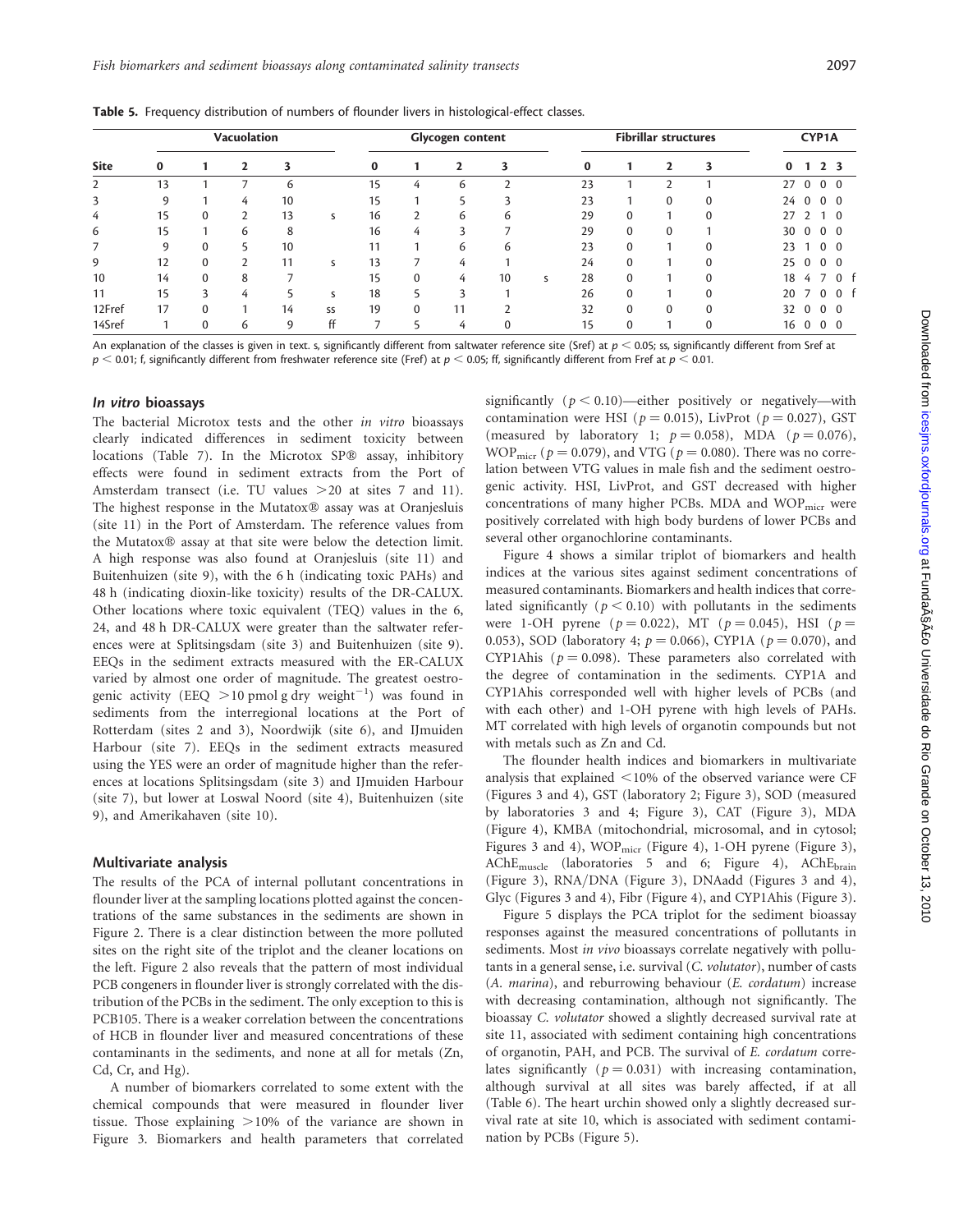|        |                                             | C. volutator                                             |                                  |                            | A. marina                       | E. cordatum                  |                                       | C. elegans                                          |    |  |
|--------|---------------------------------------------|----------------------------------------------------------|----------------------------------|----------------------------|---------------------------------|------------------------------|---------------------------------------|-----------------------------------------------------|----|--|
| Site   | Average<br>survival (%)<br>lab <sub>7</sub> | Average dry<br>weight<br>$(\mu g \text{ ind.}^{-1})$ lab | Average<br>survival (%)<br>lab 8 | Average<br>survival<br>(%) | Average<br>total cast<br>number | Average 14-d<br>survival (%) | Average dug<br>in after<br>30 min (%) | Average number<br>of offspring per<br>female (s.d.) | n  |  |
| 2      |                                             |                                                          | 100                              | 100                        | 20                              | 100                          | 100                                   | $43.0**$ (13.9)                                     | 12 |  |
| 3      | 93                                          | 514                                                      | 100                              | 90                         | 12                              | 100                          | 100                                   | $50.8**$ (6.7)                                      | 11 |  |
| 4      | 82                                          | 513                                                      | 100                              | 100                        | 35                              | 100                          | 100                                   | 57.5 (10.2)                                         | 12 |  |
| 6      | 85                                          | 522                                                      | 100                              | 90                         | 32                              | 100                          | 100                                   | $51.5*$ (12.5)                                      | 12 |  |
| 7      | 94                                          | 437                                                      | 100                              | 100                        | 37                              | 100                          | 100                                   | $31.7***$ (11.0)                                    | 11 |  |
| 9      | 94                                          | 337                                                      | 97                               | 100                        | 10                              | 100                          | 100                                   | $36.9***$ (11.2)                                    | 12 |  |
| 10     | 94                                          | 394                                                      | 97                               | 100                        | 28                              | 80                           | 100                                   | $40.9**$ (11.9)                                     | 12 |  |
| 11     | 80                                          | 365                                                      | 93                               | 80                         | 10                              | 100                          | 95                                    | 54.4 (13.7)                                         | 11 |  |
| 12Fref | 83                                          | 399                                                      | 100                              | 80                         | $\overline{2}$                  | -                            |                                       | 66.3(20.2)                                          | 12 |  |
| 14Sref | 97                                          | 512                                                      | 100                              | 100                        | 36                              | 100                          | 100                                   | 62.0(10.5)                                          | 12 |  |

Table 6. Results of in vivo bioassays with sediment or sediment pore water from estuarine and coastal locations in the Netherlands and at fresh- and saltwater reference sites.

\*Significant effect ( $p < 0.05$ ) compared with the control.

\*\*Significant effect ( $p < 0.01$ ) compared with the control.

\*\*\*Significant effect ( $p < 0.001$ ) compared with the control.

Table 7. Results of Microtox tests and in vitro bioassays.

| <b>Site</b>    |                    |                                                   |                                 | DR-CALUX (with clean-up dry<br>sediment) |                                  | Pore water                 | <b>ER-CALUX</b> on polar<br>fraction sediment             | YES on $10 \times$ diluted<br>sediment                  |
|----------------|--------------------|---------------------------------------------------|---------------------------------|------------------------------------------|----------------------------------|----------------------------|-----------------------------------------------------------|---------------------------------------------------------|
|                | <b>MSP</b><br>(TU) | <b>Mutatox</b><br>[average LOEC<br>$(mg ml^{-1})$ | 6 h TEQ<br>$(\text{pg g}^{-1})$ | 24 h TEQ<br>$(\text{pg g}^{-1})$         | <b>48 h TEQ</b><br>$(pg g^{-1})$ | 24 h TEQ<br>$(pg ml^{-1})$ | Average 24 h-EEQ $\pm$ s.d.<br>(pmol $g^{-1}$ dry weight) | Average EEQ $\pm$ s.d.<br>(pmol $g^{-1}$ dry<br>weight) |
| $\overline{2}$ | $20$               | 31.8                                              | 2.5                             | 16                                       | 23                               | 3.6                        | $38.4 \pm 9.54$                                           | $0.213 + 0.001$                                         |
| 3              | $<$ 20             | 10.5                                              | 16                              | 78                                       | 79                               | $\overline{2}$             | $22.0 + 4.54$                                             | $0.533 + 0.012$                                         |
| 4              | $<$ 20             | 47.8                                              | 2.6                             | 10                                       | dl                               | 3.1                        | $6.42 + 1.51$                                             | $0.160 + 0.002$                                         |
| 6              | $<$ 20             | 191                                               | 0.24                            | 3                                        | dl                               | 2.4                        | $15.0 + 5.68$                                             | $0.284 + 0.006$                                         |
| 7              | 12                 | 65.4                                              | 7                               | 23                                       | 15                               | 5.7                        | $27.1 + 10.1$                                             | $0.593 + 0.007$                                         |
| 9              | $<$ 20             | dl                                                | 32                              | 87                                       | 65                               | 6.7                        | $5.44 + 1.46$                                             | $0.213 + 0.002$                                         |
| 10             | $<$ 20             | dl                                                | 2.7                             | 12                                       | 9                                | 1.9                        | $7.14 + 2.94$                                             | $0.160 + 0.002$                                         |
| 11             | 24                 | 2.6                                               | 119                             | 31                                       | 135                              | 5.9                        | $6.02 + 1.20$                                             | $0.309 + 0.007$                                         |
| 12Fref         | 44                 | dl                                                | 8.1                             | 36                                       | 37                               | 1.7                        | 7.46 $\pm$ 0.56                                           | $0.267 + 0.003$                                         |
| 14Sref         | $<$ 20             | dl                                                | 3.9                             | 29                                       | 20                               | 1.2                        | $4.86 \pm 0.8$                                            | $0.309 + 0.006$                                         |

dl, detection limit.

The results of the Microtox SP® assay did not correlate significantly with sediment contamination. However, individual sediment response results at sites 7 and 11, showed a moderate response. The results for DR-CALUX correlated significantly with the sediment concentrations ( $p = 0.011$ ), especially with PAHs, organotins, and some metals (Figure 5). There was a difference between the correlations of the responses in the DR-CALUX after 6, 24, and 48 h of incubation with sediment extract at sites 3, 9, and 11, or pore-water extracts at all sites. This suggests that PAHs are dominant in the sediment extract and that the cells were not able to metabolize them within 24 h. The ER-CALUX response increased with rising levels of the more chlorinated PCB congeners in the sediment, but this was not significant ( $p = 0.205$ ). The YES assay did not correlate with PCB congeners in the sediment.

### **Discussion**

#### Contaminants in sediments and flounder

The Port of Amsterdam transect yielded four locations in the estuarine system with highly polluted sediment (sites 7, 9, 10, and 11). The chemical concentrations there were higher than at the sites in

the Port of Rotterdam transect (Table 4). PCB and trace metal concentrations in Rotterdam harbour sediments and TBT, TPhT, and PAH concentrations in all sediments exceeded the Dutch maximum permissible concentration environmental quality standard [the concentration that theoretically protects 95% of the species in ecosystems (de Boer et al., 2001)]. In Euromonding, including the New Waterway shipping lane (Figure 1), the lower concentrations of contaminants found may have been the consequence of intensive dredging, because nearly 20 million cubic metres of sludge is disposed of in the open sea each year. Moreover, tides appeared to transport sediment-associated contaminants westwards (Stronkhorst et al., 2003a).

The contamination ranking from high to low sediment concentrations of metals (copper, zinc, mercury, chromium, nickel, and lead), sum PCB, and sum PAH in the Port of Amsterdam locations was as follows: Oranjesluis (site 11), IJmuiden (site 7), Amerikahaven (site 10; 1997), and Buitenhuizen (site 9). De Boer et al. (2001) concluded that in flounder liver, the highest concentrations of PCBs, several OCPs, and PBDEs were found at the inland side of the Port of Amsterdam and Port of Rotterdam transects (Table 4). Although the relative concentrations may be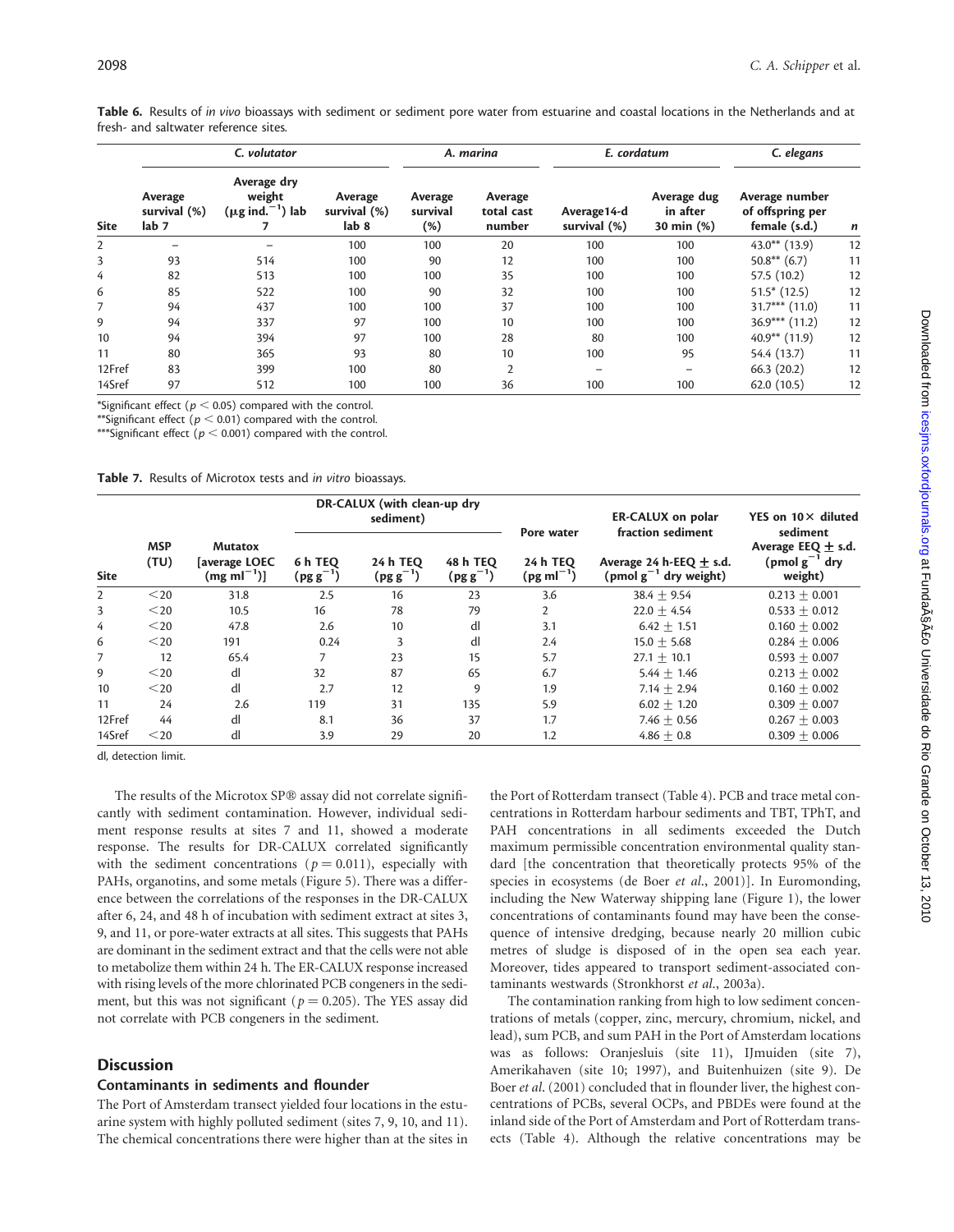$CB31$ <sup>CB28</sup>

**CB118** 

CB138+16

 $HCB$ 

**CB180** 

CB153

 $CR28$ 

 $CB31$ 

 $CBI01$ ×

 $\frac{CB153}{XCB118}$ 

 $*$ CB170

**CB105**  $\underset{3}{\times}$ CB105

 $CH138+16$ 

Figure 2. PCA triplot showing the correlation between chemical contaminants in estuarine sediments and their levels in flounder ("environmental" variables). The horizontal first axis displays 74% of the variation in contaminants in the sediment, the vertical second axis another 12%. Contaminants in flounder, arrows; contaminants in sediments, crosses; sampling locations, filled circles. Abbreviations of substances are provided in the Appendix.

 $12$ 

 $\mathbf{Z}$ n

 $C_{d}$ 

à

 $\bullet_3$ 

Hg

 $CB180$ 

 $6$ 

inferred from the location on the PCA plots, PCA triplot calculations express the relative covariation between variables, not their absolute value. Overall, the PCA triplot revealed a positive correlation between sediment contamination and the body burden in flounder at the sites (Figure 2). The PCB concentrations in most sediments correlate weakly with body burden in pooled flounder livers (correlation coefficient,  $r^2 = 0.404$ ). Interestingly, the highest levels of PCB contamination in sediments were at



Figure 3. PCA triplot showing the correlation between chemical contaminants in flounder liver (and salinity) and the response of the biomarkers. 12% of the total variance was captured by the covariable age. The horizontal first axis displays 74% of the remaining variation in contaminants in the fish, the vertical second axis another 9%. Only biomarkers that explained 10% or more of the total variance are shown. Biomarkers, arrows; contaminants in flounder, crosses; sampling locations, filled circles. Abbreviations of substances are provided in the Appendix.



the Amsterdam transect locations IJmuiden (site 7), Buitenhuizen (site 9), Amerikahaven (site 10), and Oranjesluis (site 11), whereas the body burdens from Buitenhuizen and IJmuiden were higher and lower, respectively, than the matched sediments. The PCA triplot (Figure 2) clearly shows that flounder caught at Buitenhuizen (site 9) showed no correlation between sediment contamination and body burden, indicating that flounder may be locally migratory and that those sampled at Buitenhuizen (site 9) are probably not representative of the location, but possibly migrants from the more highly polluted locations IJmuiden (site 7) or Oranjesluis (site 11). PCBs and trace metal concentrations in flounder liver were not higher than the literature data (Kopecka et al., 2006). PCBs accumulate in fatty tissues such as the liver. As the levels of most individual PCB congeners closely reflected the pattern in the sediments, equilibrium between flounder and their surroundings may be readily achieved for these substances. PCB105, the only congener measured whose levels in sediment and flounder corresponded less well, is readily metabolized in fish (Boon and Duinker, 1985). In our study, organic contaminants and metal concentrations were measured in liver tissue. The correlation of liver contamination with sediment contamination was much better for PCBs than for metals and HCB. For metals, this may be caused by the fact that contaminants were only measured in flounder livers; certain metals may accumulate more efficiently in other tissues, such as the kidneys and gills (Camusso et al., 1995; Storelli and Marcotrigiano, 2001).

#### Gross indices in flounder

Gross indices of health, such as GSI (high values indicate increased reproductive activity) and HSI (high values indicate good nutritional status, but this may also be caused by increased liver activity caused by exposure to organic pollutants), and CF (high values

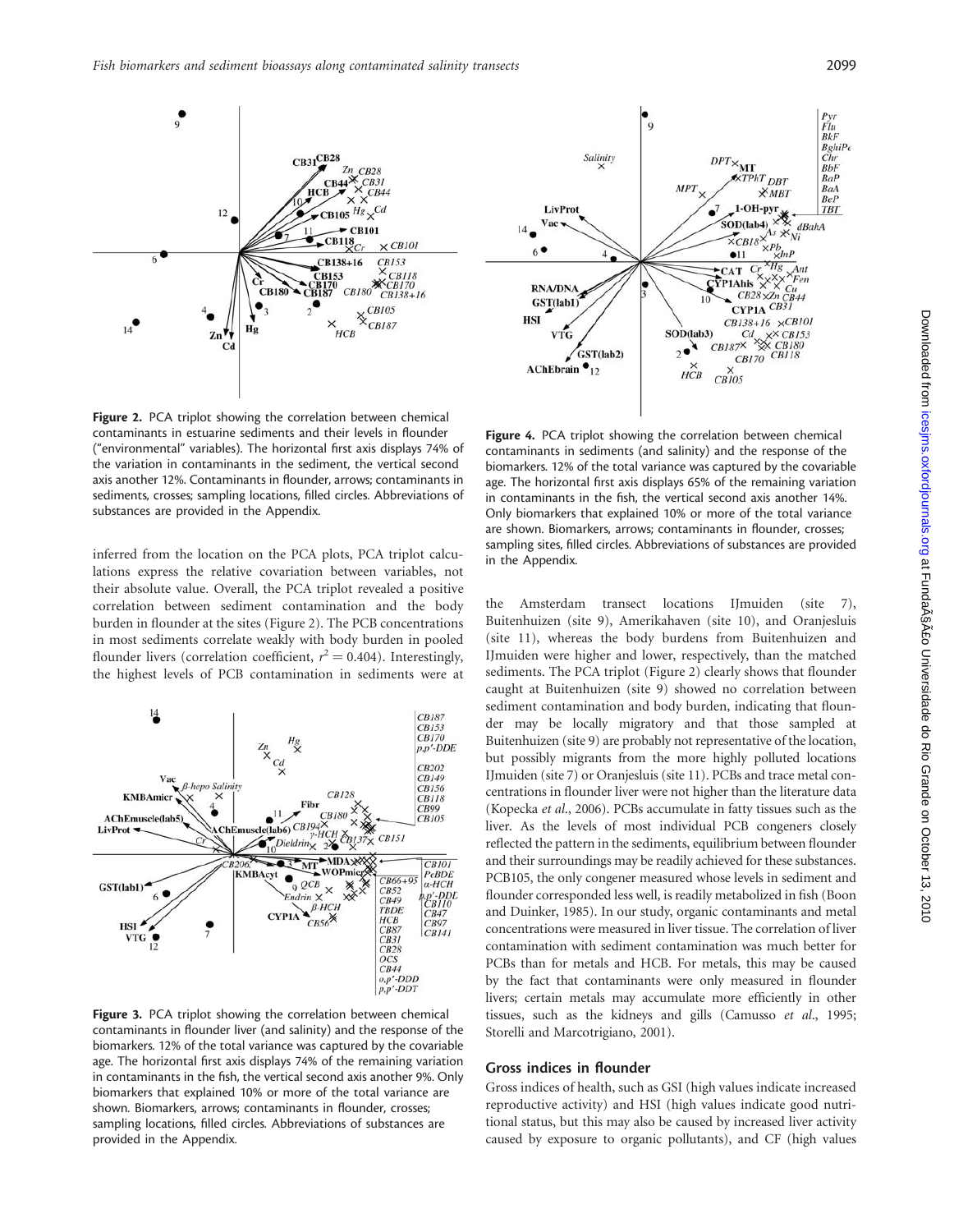Figure 5. PCA triplot showing the correlation between the chemical contaminants in estuarine sediments and the response of bioassays. The horizontal first axis displays 74% of the variation in contaminants in the sediment, the second vertical axis another 10%. Bioassays, arrows; contaminants in sediments, crosses; sampling sites, filled circles. Abbreviations of substances are provided in the Appendix.

indicate good nutritional status) in flounder can be used to underpin evaluations of more specific biomarker measurements. Although small differences in these indices between sites are generally difficult to relate to a specific cause, when many minor differences are taken into account they can together provide clues to contaminant effects on populations (Kleinkauf et al., 2004a). The indices measured in our study (CF, GSI, and HSI) could not, however, distinguish well between more polluted sites and seemed unrelated to the concentrations of PCBs, PAHs, and trace metals.

It is well known that the growth rate of flounder depends on environmental conditions, particularly temperature, salinity, and diet (Fonds et al., 1992; Drevs et al., 1999), and that females grow faster than males. Growth rates are higher in Dutch freshwater and brackish water than in marine water, and differences occur between areas and estuaries (van Leeuwen and Vethaak, 1988). The observed differences in age-at-length data of flounder between the two transects may be caused by the possibly less favourable environmental conditions in the semi-closed Port of Amsterdam area. Differences in somatic growth rate may confound the biomarker responses that are linked to somatic growth, such as RNA/DNA ratios in flounder liver tissue in the present study or RNA in crustaceans (Korsloot et al., 2004). The potential confounding effects of factors such as age, growth, gender, and diet on biomarker responses should therefore be investigated (Kleinkauf et al., 2004a; Mayeux, 2004).

Certain skin diseases of flounder are known to be general indicators of stress, including chemical contaminants in estuarine environments (Vethaak and Jol, 1996). However, skin lesions such as ulcers were not monitored in our study, because such indices require larger samples. However, a parallel study conducted in the Port of Amsterdam transect in September 1996 showed that up to 6.5% of flounder were afflicted with skin ulcers and that there was a significant correlation between the odds for ulcers and the concentration of PCBs and cadmium in flounder liver (Pieters et al., 2000).

#### Biomarkers in flounder

Average parameter values per biomarker often varied from one site to another. In general, biomarker responses were less strong in flounder captured in relatively clean coastal areas (sites 4, 6, and 14) and at the freshwater reference site 12 (Figures 3 and 4). Consequently, combinations of biomarkers in flounder can be used to distinguish between cleaner and more polluted estuarine areas. Several biomarkers such as MDA, KMBA<sub>mit</sub>, KMBA<sub>cvt</sub>, KMBAmic, WOP, Glyc, and Fibr were not able to distinguish more polluted sites and lost track of the distribution in sediment of PCBs, PAHs, and metals. Although the biomarkers CYP1A, GST (lab 1), SOD (lab3), KMBA<sub>mic</sub>, AChE<sub>brain</sub>, VTG, and RNA/ DNA responses differed between the two freshwater and saltwater reference sites, the differences were not necessarily attributable to salinity. This implies that these particular biomarkers may be less suitable for use in estuarine environments where salinity may fluctuate on a daily or seasonal basis, or where fish may migrate between areas. The biomarker responses at the IJmuiden location (site 7) do not show a clear correlation with PCB sediment contamination (Figure 3) because, compared with sediment at that site, they showed relatively low PCB body burdens. CYP1A content in flounder liver varied between locations, but the largest difference was between the salt- and freshwater reference sites (Table 3). CYP1A content in liver tissue seemed to be influenced by (extreme) salinity differences, but still showed significant increases at some polluted locations compared with both the freshand saltwater reference sites. In this study, the CYPT1A results showed no correlation with contaminant levels of PCBs and PAHs in sediments. It is unfortunate that the results for CYP1A content cannot be compared with its activity, because EROD activity was not determined in this study. However, most studies (Eggens et al., 1995; Rotchell et al., 2001; Kirby et al., 2004) were not conducted over an entire transect, from fresh- to saltwater, as in the present study.

The biotransformation enzyme GST showed significant and unambiguous decreased responses compared with references, but it did not correlate with contamination levels for PCBs and PAHs. As it appeared to be influenced by salinity differences, it would seem to have little value as an estuarine biomarker.

Oxidative enzymes CAT, SODlab4, MDA in liver tissue, KMBA in liver cytosol/mitochondria, and WOP appeared to be unaffected by salinity (Table 3), and showed significant differences between locations in univariate statistical analysis. The responses of oxidative enzymes WOP and MDA in multivariate analysis (Figure 3) were positively correlated with high body burdens of lower PCBs and several organochlorine contaminants. The concentrations of MDA obscured the biological significance in relation to chemical exposure at sites 2, 3, 9, and 10. It may be that multistress status influences malondialdehyde production (Huggett et al., 2002). SOD and CAT are both biomarkers for oxidative stress, though for a different part of the chain of reactions that such compounds provoke (van der Oost et al., 2003). For SOD, the two laboratories used different methods. Univariate analysis proved that a significant difference for CAT was found only at Oranjesluis (site 11); compared with the reference it correlated with high contamination levels for PCBs and PAHs in the Port of Amsterdam transect. The biomarkers KMBA (mitochondrial, microsomal, and in cytosol) did not correlate with the chemical compounds measured in flounder liver tissue and explained  $\leq 10\%$  of the observed variance of contaminants in sediments.

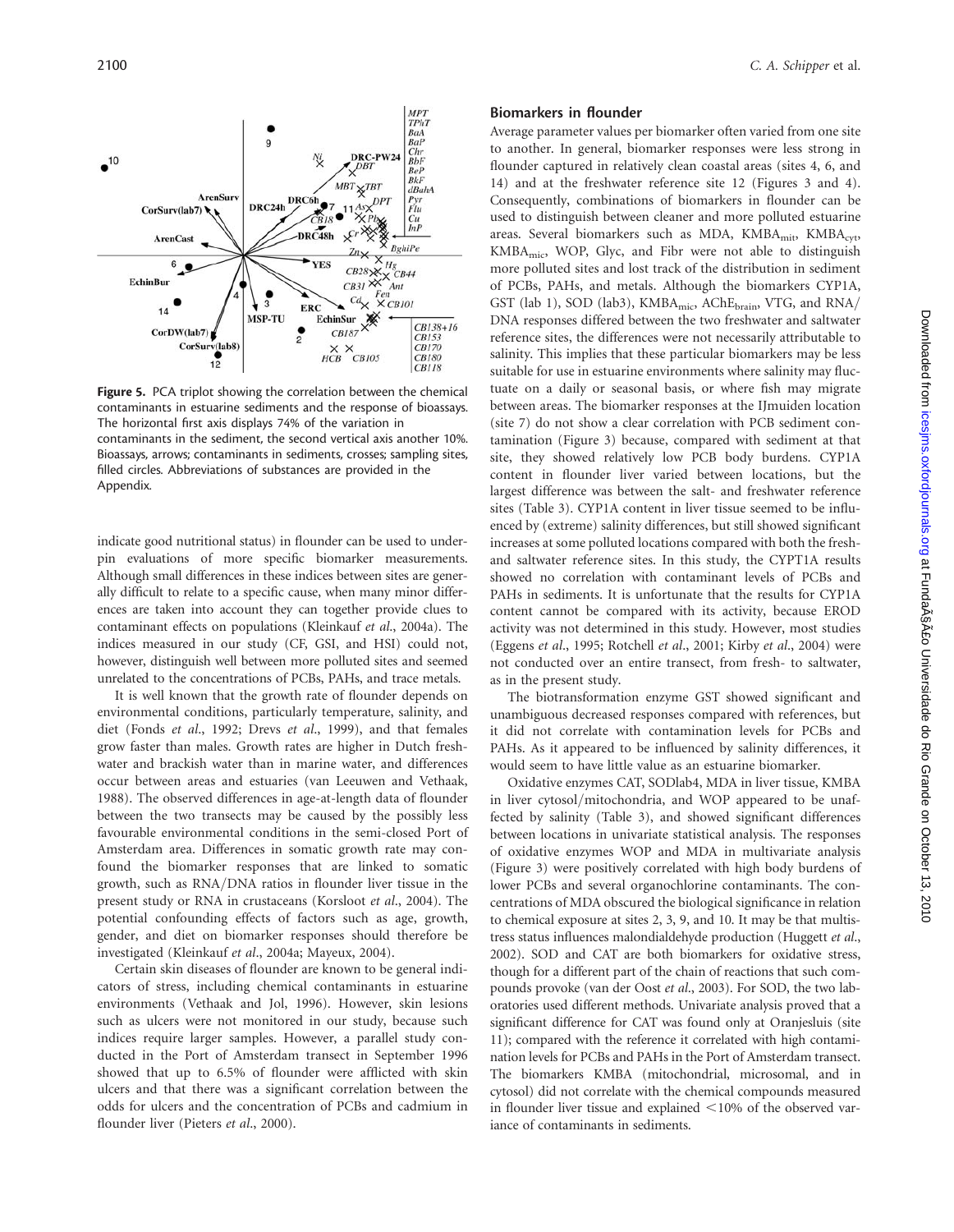The MT biomarkers in flounder liver correlate with the gradient of contamination in both sediment and fish (Figures 3 and 4). This may be an indicator of specific stress by organotins, although the expected correlation was not found for metals such as Zn and Cd. Surprisingly, there was a good correlation between the concentration of MT and chemical exposure to total organotin in sediment ( $r^2 = 0.7304$ ). In a few studies, it has been shown that in fish, detoxification of TBT is induced by metalloproteins (Kawano et al., 1996; Padros et al., 2000).

The OH-pyrene biochemical marker varied greatly among individual flounder. Averages for several biomarkers differed only marginally, if at all, between locations (Table 3). The OH-pyrene biomarker did not show correlation with the biota PAH levels (Figure 3). However, in the PCA triplot (Figure 4), the relationship between OH-pyrene and high concentrations of PAHs in sediment correlated ( $r^2 = 0.4949$ ) at sites 7, 10, and 11. This is clearly not a significant result, although the 1-OH-pyrene value of site 7 (IJmuiden) seemed to be an outlier, because the 1-OH-pyrene value measured was extremely high compared with flounder liver, which showed low body burden. Moreover, pairwise univariate comparison of individual biomarker data showed that for several biomarkers, there were considerable and often significant differences in the average response between flounder captured at the fresh- and saltwater reference sites (Table 3). The positive experiences with the biomarkers MT in the liver and OH pyrene during the present study with some of the more established biomarkers for specific groups of compounds were in agreement with the findings of other studies in which they were measured in flounder: MT in liver (Goksøyr et al., 1996; Padros et al., 2000; Rotchell et al., 2001; George et al., 2004) and 1-OH pyrene in bile (Vethaak et al., 1996; Richardson et al., 2001; Ruddock et al., 2002).

AChEbrain induction correlated with the body burden of total pesticides in 15 pooled flounder livers at the Benelux tunnel (site 2) and Noordwijk (site 6) locations. The highest concentrations of several OCPs (total  $150-400 \mu g kg^{-1}$  lipid weight) were found in flounder from the Rotterdam transect (de Boer et al., 2001). The Rotterdam transect (sites 2 –6) is characterized by acetylcholinesterase inhibition (mainly brain), which may reflect contamination by pesticides in this transect. The concentrations of total OCPs in SPM varied in the Rotterdam and Amsterdam transects from below the detection limit to 1.8 and 1.6  $\mu$ g kg<sup>-1</sup>, respectively. Rotterdam showed relatively higher levels of OCPs from upstream, caused by one of the major sources of OCP residues in the rivers Meuse and Rhine. The contamination might be classified as historical, or industrial centres might still be emitting these compounds (Voorspoels et al., 2004).

One biomarker for which the results proved difficult to interpret during the study was VTG in male flounder. The reason for this phenomenon is still unknown. In the UK, VTG in male flounder has proved to be an excellent and highly specific biomarker for the effects of oestrogenic contamination in estuaries (Allen et al., 1999a; Kleinkauf et al., 2004b).

In the present study, RNA/DNA ratios in flounder liver tissue did not correlate with contaminants in the flounder or sediments. Nucleic acid contents can rise over a season, influenced by biotic and abiotic factors such as fish size, somatic growth, temperature effects, and salinity. This is in contrast to studies in which the ratio of RNA to DNA in fish has been positively correlated with longterm growth and is therefore used in environmental sciences as a parameter for growth rate (Bulow, 1987). This biomarker was found to be suitable for assessing the general condition of fish (Rooker and Holt, 1996; Suthers et al., 1996), and growth rates were negatively correlated with sublethal contamination levels.

DNA adducts in flounder liver tissue differed slightly, but not significantly, between sampling locations, and these effects were not PAH-exposure-related. This is not surprising, because it is consistent with the finding that this parameter does not discriminate for locations based on an ANOVA calculated on the values for individual fish. However, in a study in two UK estuaries, the average number of DNA adducts at the four UK sampling sites was positively correlated with average biliary 1-OH-pyrene concentrations (Lyons et al., 1999).

Earlier analysis showed that CYP1A immunoreactivity in flounder could be induced in laboratory experiments by exposure to substances such as TCDD and PCB126 (Grinwis et al., 2000). The present study demonstrated that this induction of CYP1A immunoreactivity can be found in flounder liver. The other histopathological biomarkers in the present study proved either difficult to interpret (vacuolation) or relatively insensitive to contaminants at the locations in this study (glycogen content, fibrillar structures).

#### In vivo bioassays

The finding that the in vivo sediment bioassays C. volutator, E. cordatum, A. marina, and C. elegans showed little response to the contaminated sediments from sites 2, 7, 9, 10, and 11 (Table 6) seems remarkable in retrospect (van den Brink and Kater, 2006). The bioassay with the amphipod C. volutator has since been included in the set of standard bioassays used for routine assessment of polluted harbour sediments using the chemical toxicity test (CTT) in the Netherlands (Schipper and Schout, 2004), and the burrowing heart urchin E. cordatum has long been under consideration for the purpose. Both showed only significant effects upon exposure to heavily polluted harbour sediments at the Oranjesluis site (site 11). However, the relation between bioavailability of the contaminants (Reichenberg and Mayer, 2006) and measured contaminants in those sediments is not always evident (Stronkhorst et al., 2003b).

The A. marina bioassay is routinely used in the UK, but only in more saline conditions (Thain and Bifield, 2001). The survival of this polychaete in our study was hardly affected by the sediments tested during the study, but the number of casts produced varied considerably (Table 6). Significant effects with the above sediment in vivo bioassays used here have been demonstrated in other studies, not only in Dutch harbour sediments, but also in marine and estuarine environments (Matthiessen et al., 1998; Kater et al., 2001; Stronkhorst et al., 2003c).

The nematode C. elegans assay did show a location- and gradient-related response for reproduction and development (at sites 2, 3, 7, 9, and 10). The assay seems independent of the salinity of a sample, and even of the source of the sample (biotic or abiotic), as long as extracts are used. The results obtained with the C. elegans assay are, however, difficult to extrapolate to field conditions, partly because this is not a native benthic marine or estuarine species.

#### In vitro bioassays

The Microtox SP®, Mutatox, DR-CALUX, ER-CALUX, and YES in vitro assays all revealed some differences between the sediments tested in this study (Table 7). The PCA overall analysis showed that the levels of PAHs, PCBs, trace metals, and organotins in the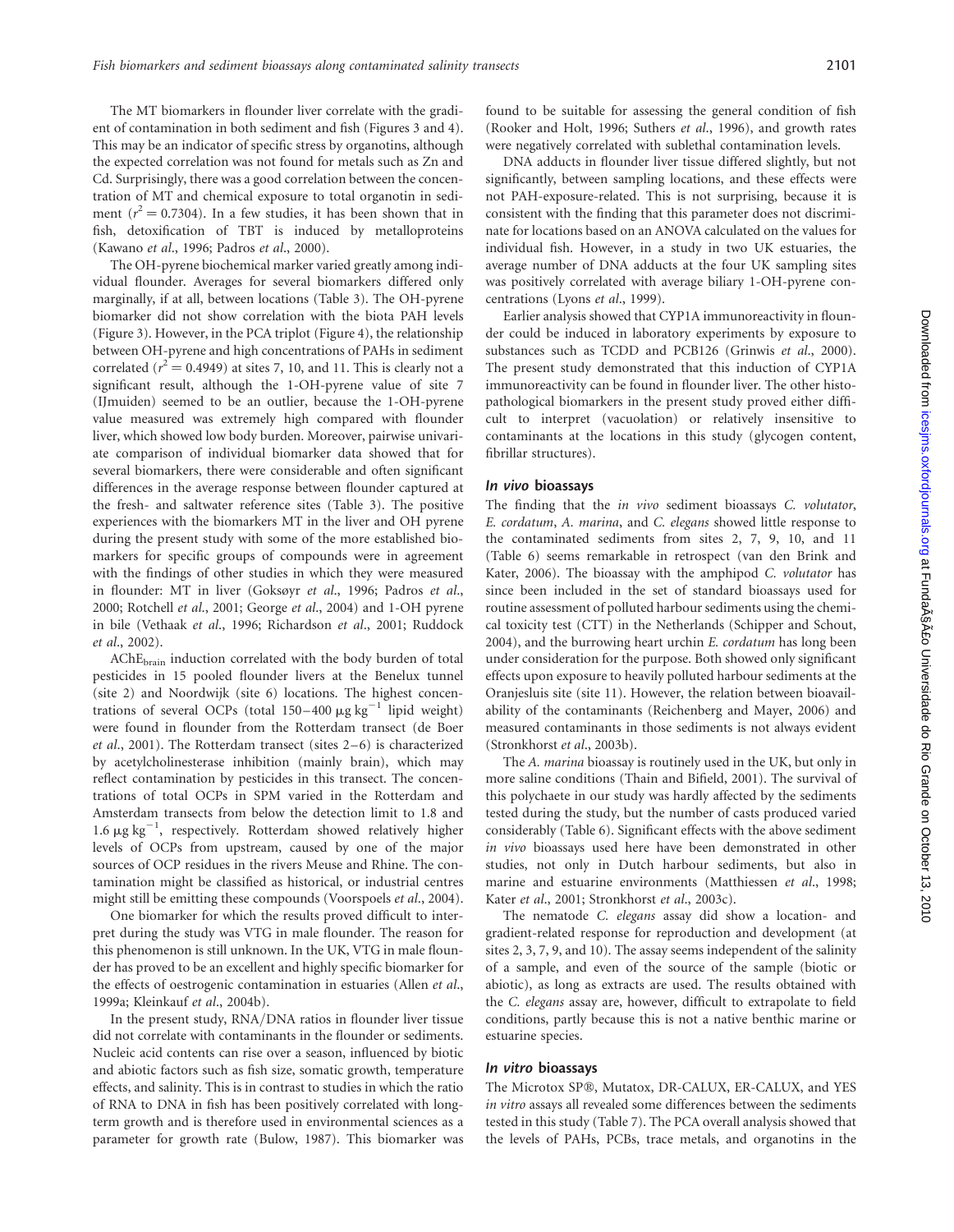sediment correlate strongly with the in vitro bioassays. The most discriminant in vitro bioassays in the present study were DR-CALUX, ER-CALUX, and Microtox SP®. Microtox SP® did not, however, find the expected correlations for PAHs. The DR-CALUX response was sometimes higher after 48 h of incubation, suggesting that the effects are greater after longer exposure times, and indicating that the response attributable to PCBs or dioxins/furans and the concentrations were too high for the test cells to metabolize them all within 24 h (Hamers et al., 2000).

There is no significant correlation between the ER-CALUX bioassay and the VTG biomarker, given the doubtful statistical validity of the VTG data. The ER-CALUX was more sensitive than the YES assay. All the above in vitro tests have been applied successfully to field sediments from marine, estuarine, and freshwater environments (Johnson and Long, 1998; Stronkhorst et al., 2002; Legler et al., 2003; Houtman et al., 2004; Thomas et al., 2004). The Mutatox<sup>®</sup> assay for genotoxicity showed differences between locations, but was not applied to sediments from either the saltor freshwater reference sites. Suitable sediment bioassays are the Microtox SP® bioluminescence assay and the *in vitro* reporter gene assays DR-CALUX and ER-CALUX. The Microtox SP® and DR-CALUX have been included in the battery of standard bioassays used to assess Dutch harbour sediments with the CTT (Schipper and Schout, 2004). In general, the Microtox  $SP@$  and DR-CALUX results hinted that the most toxic sediment collected during the study came from site 11 (Oranjesluis; see Tables 5 and 6). This is in line with the results of the chemical analysis (de Boer et al., 2001).

## Conclusions

The results of this study show that body burden in benthic fish at least partly fingerprints the chemical characteristics of the sediment from the sites along the salinity transects where they were sampled. The most discriminant biomarkers and bioassays were those based on types of biological effects for specific groups of compounds, which gave more straightforward results than gross indices and biomarkers of general damage or condition. Mechanism-based in vitro assays DR-CALUX and ER-CALUX applied to sediment extracts for screening of potential toxicity were more responsive than in vivo bioassays with macroinvertebrates using survival as an endpoint. However, no clear responses were found between induction of Microtox SP® by PAHs, metallothioneins by metals such as Zn and Cd, and 24 and 48 h DR-CALUX by PCBs or HCB. The utility of some biotransformation and oxidative stress biomarkers in detecting differences between sites or transects was also limited. These comparisons may, however, have been blurred by the effects of salinity on the bioavailability of contaminants such as metals, shortcomings in the extraction and clean-up methodology, and for some biomarkers, by the migratory behaviour of flounder. Based on this study, a tentative list of appropriate biomarkers in flounder for monitoring and assessing chemical contaminants in estuarine environments would include the induction of hepatic metallothionein content (indicating exposure to organotins) and concentration of 1-OH pyrene in bile (an indicator of exposure to PAHs). Mechanism-based in vitro assays DR-CALUX and ER-CALUX applied to sediment extracts for screening of potential toxicity were much more responsive than in vivo bioassays with macro-invertebrates using survival as an endpoint.

This is undoubtedly an area requiring further investigation. In the past, the ICES Working Group on Biological Effects of Contaminants (ICES, 2008) and field surveys such as the EU BEEP project in the Baltic Sea (Lethonen et al., 2006) have been calling for more research on the effects of interfering factors such as salinity affecting biomarker responses in marine and estuarine fish and bioassays to help fill this knowledge gap.

## Acknowledgements

This study was initiated and coordinated by the National Institute for Coastal and Marine Management (RIKZ) of the Directorate-General of Public Works and Water Management (RWS) in the Netherlands. Timco van Brummelen and Marco van Wieringen (RWS) provided background documents. Piet den Besten (RWS–RIZA, Lelystad, the Netherlands) and Joost Stronkhorst (RWS–RIKZ, The Hague, the Netherlands) wrote the minutes of the workshop. John Stegeman of the Biology Department of Woods Hole Oceanographic Institution, Woods Hole, MA, USA, kindly provided the monoclonal CYP1A antibody. Johan Jol, Jan Pieters, and Peter Schout of RWS-RIKZ, the Netherlands, took part in the sampling and conducted bioassays. Thanks are due to Valérie Fessard for carrying out all the WOP analyses and to Georgos Martakis of Alterra in Wageningen, the Netherlands, who performed univariate statistical analyses.

## References

- Allen, Y., Matthiessen, P., Scott, A. P., Haworth, S., Feist, S., and Thain, J. E. 1999a. The extent of oestrogenic contamination in the UK estuarine and marine environments—further surveys of flounder. Science of the Total Environment, 23: 5-20.
- Allen, Y., Scott, A. P., Matthiesen, P., Haworth, S., Thain, J. E., and Feist, S. 1999b. Survey of oestrogenic activity in United Kingdom waters and its effects on gonadal development of the flounder Platichthys flesus. Environmental Toxicology and Chemistry, 18: 1791–1800.
- Ariese, F., Beyer, J., Jonsson, G., Porte Visa, C., and Krahn, M. M. 2005. Review of analytical methods for determining metabolites of polycyclic aromatic compounds (PACs) in fish bile. ICES Techniques in Marine Environmental Sciences, 39. 41 pp.
- ASTM (American Society for Testing and Materials). 1988. Standard guide for conducting 10-day static sediment toxicity tests with marine and estuarine amphipods. In Annual Book of ASTM Standards, Pesticides, Resource Recovery, Hazardous Substances and Oil Spill Responses, Waste Disposal, Biological Effects, 11.04, ASTM E 1367, pp. 732–757. ASTM, Philadelphia.
- Bocquené, G., Galgani, E., and Truquet, P. 1990. Characterisation and assay conditions for use of AChE activity from several marine species in pollution monitoring. Marine Environmental Research, 30: 75–89.
- Boon, J. P., and Duinker, J. C. 1985. Kinetics of polychlorinated biphenyl (PCB) components in juvenile sole (Solea solea) in relation to concentrations in water and to lipid metabolism under conditions of starvation. Aquatic Toxicology, 7: 119–134.
- Bowmer, C. T. 1993. PARCOM sediment reworker ring-test; 1993: method for the assessment of acute toxicity of contaminated sediment using the sea urchin Echinocardium cordatum. Organisation of Applied Scientific Research/TNO, Delft, the Netherlands, Report R93/317.
- Bradford, M. M. 1976. A rapid and sensitive method for the quantitation of microgram quantities of protein utilizing the principle of protein-dye-binding. Analytical Biochemistry, 72: 248–254.
- Bulow, F. J. 1987. RNA–DNA ratios as indicator of growth in fish: a review. In The Age and Growth of Fish, pp. 45–64. Ed. by R. C. Summerfelt, and G. E. Hall. Iowa State University Press, Ames, IA, USA.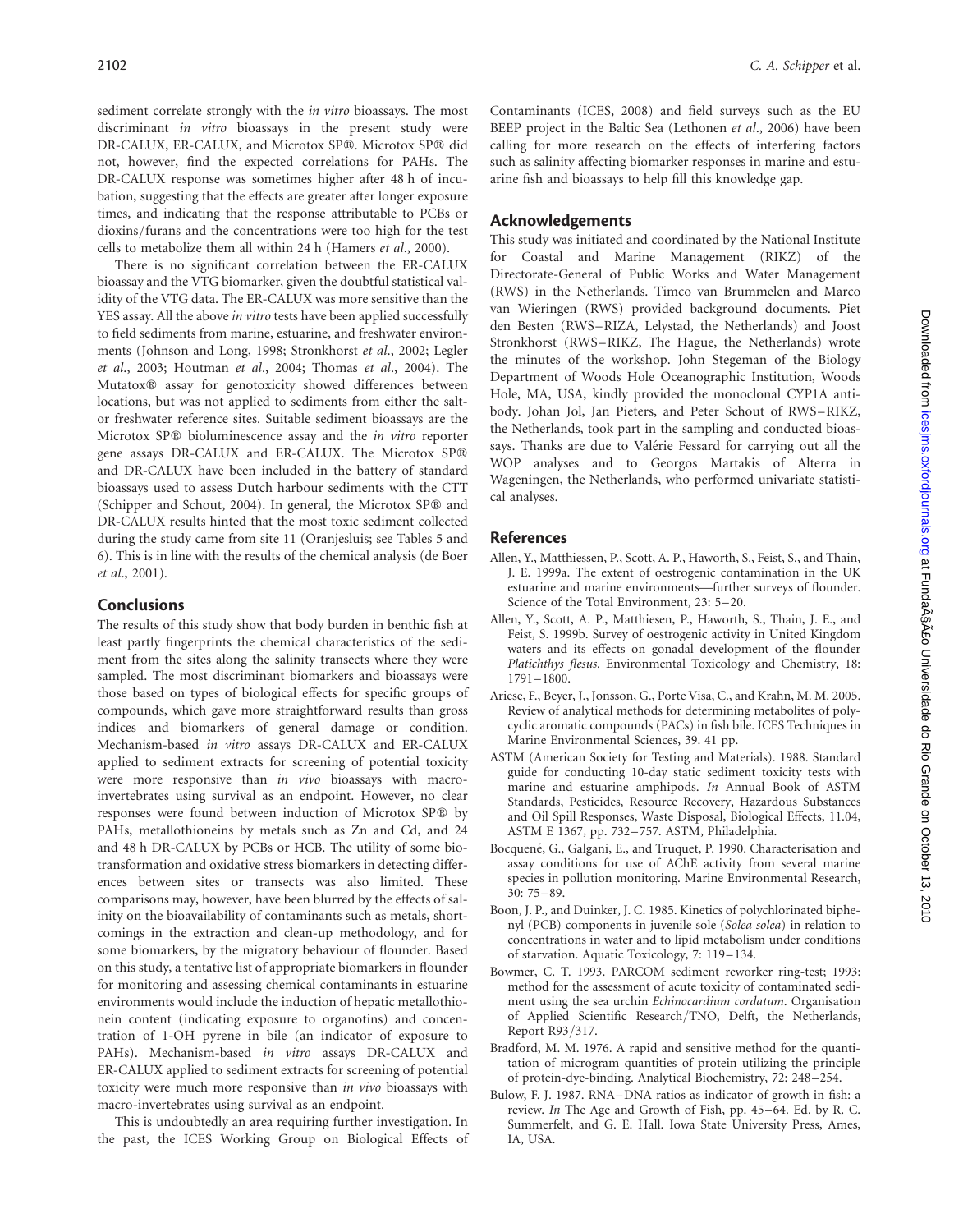- Camusso, M., Vigano, L., and Balestrini, R. 1995. Bioconcentration of trace metals in rainbow trout: a field study. Ecotoxicology and Environmental Safety, 31: 133–141.
- Celander, M., and Forlin, L. 1992. Quantification of cytochrome P450 1A1 and catalytic activities in liver microsomes of isosafrol-treated and beta-naphthoflavone-treated rainbow trout (Oncorhynchus mykiss). Marine Environmental Research, 34: 123–126.
- Cesarone, C. F., Bolognesi, C., and Santi, L. 1979. Improved microfluorometric DNA determination in biological material using 33258 Hoechst. Analytical Biochemistry, 100: 188 –197.
- Chapman, P. M., and Wang, F. 2001. Assessing sediment contamination in estuaries. Environmental Toxicology and Chemistry,  $20: 3 - 22.$
- Clairbone, A. 1985. Catalase activity. In Handbook of Methods for Oxygen Radical Research, pp. 283 –284. Ed. by R. A. Greenwald. CRC Press, Boca Raton, FL.
- De Boer, J., van der Zande, T. E., Pieters, H., Ariese, F., Schipper, C. A., van Brummelen, T., and Vethaak, A. D. 2001. Organic contaminants and trace metals in flounder liver and sediment from the Amsterdam and Rotterdam harbours and off the Dutch coast. Journal of Environmental Monitoring, 3: 386–393.
- Del Valls, T. A., Lubián, L. M., Forja, J. M., and Gómez-Parra, A. 1997. Comparative ecotoxicity of interstitial waters in littoral ecosystems using Microtox® and the rotifer Brachionus plicatilis. Environmental Toxicology and Chemistry, 16: 2323–2332.
- Diamant, A., and von Westerhagen, H. 2003. MARS: biological indicators of natural and man-made changes in coastal waters: scientific coordinator's introduction. Helgoland Marine Research, 57: 146–156.
- Donkin, S. G., and Williams, P. L. 1995. Influence of developmental stage, salts and food presence on various end points using Caenorhabditis elegans for aquatic toxicity testing. Environmental Toxicology and Chemistry, 14: 2139.
- Drevs, T., Kadakas, V., Lang, T., and Mellergaard, S. 1999. Geographical variation in the age/length relationship in Baltic flounder (Platichthys flesus). ICES Journal of Marine Science, 56: 134–137.
- Eaton, D. L., and Toal, B. F. 1982. Evaluation of the Cd hemoglobin affinity assay for the rapid determination of metallothionein in biological tissues. Toxicology and Applied Pharmacology, 66: 134–142.
- Eggens, M., Bergman, A., Vethaak, D., van der Weiden, M., Celander, M., and Boon, J. P. 1995. Cytochrome P4501A indices as biomarkers of contaminant exposure: results of a field study with plaice (Pleuronectes platessa) and flounder (Platichthys flesus) from the southern North Sea. Aquatic Toxicology, 32: 211 –225.
- Ellman, G. L., Courtney, K. O., Andres, V., and Featherstone, R. M. 1961. A new and rapid colorimetric determination of acetylcholinesterase activity. Biochemical Pharmacology, 7: 88 –95.
- Esterbauer, H., and Cheeseman, K. H. 1990. Determination of aldehydic lipid-peroxidation products—malonaldehyde and 4 hydroxynonenal. Methods in Enzymology, 186: 407 –421.
- Fessard, V., and Livingstone, D. R. 1998. Development of western analysis of oxidized proteins as a biomarker of oxidative damage in liver of fish. Marine Environmental Research, 46: 407–410.
- Fonds, M., Cronie, R., Vethaak, A. D., and van der Puyl, P. 1992. Metabolism, food consumption, and growth of plaice (Pleuronectes platessa) and flounder (Platichthys flesus) in relation to fish size and temperature. Netherlands Journal of Sea Research, 29: 127–143.
- George, S., Gubbins, M., MacIntosh, A., Reynolds, W., Sabine, V., Scott, A., and Thain, J. 2004. A comparison of pollutant biomarker responses with transcriptional responses in European flounders (Platichthys flesus) subjected to estuarine pollution. Marine Environmental Research, 58: 571–575.
- Goksøyr, A., Beyer, J., Egaas, E., Grøsvik, B. E., Hylland, K., Sandvik, M., and Skaare, J. U. 1996. Biomarker responses in flounder

(Platichthys flesus) and their use in pollution monitoring. Marine Pollution Bulletin, 33: 1 –6.

- Grinwis, G. C. M., Besselink, H. T., van den Brandhof, E. J., Bulder, A. S., Engelsma, M. Y., Kuiper, R. V., Wester, P. W., et al. 2000. Toxicity of TCDD in European flounder (Platichthys flesus) with emphasis on histopathology and cytochrome P450 1A induction in several organ systems. Aquatic Toxicology, 50: 387 –401.
- Grinwis, G. C. M., van den Brandhof, E. J., Engelsma, M. Y., Kuiper, R. V., Vaal, M. A., Vethaak, A. D., Wester, P. W., et al. 2001. Toxicity of PCB-126 in European flounder (Platichthys flesus) with emphasis on histopathology and cytochrome P450 1A induction in several organ systems. Archives of Toxicology, 75: 80-87.
- Habig, W. H., Pabst, M. J., and Jakoby, W. B. 1974. Glutathione S-transferases. Journal of Biology and Chemistry, 253: 2333–2338.
- Hamers, T., Van Schaardenburg, M. D., Felzel, E. C., Murk, A. J., and Koeman, J. H. 2000. The application of reporter gene assays for the determination of the toxic potency of diffuse air pollution. Science of the Total Environment, 262: 159–174.
- Hill, I. R., Matthiessen, P., and Heimbach, F. (Eds) 1993. Guidance Document on Sediment Toxicity Tests and Bioassays for Freshwater and Marine Environments. SETAC, the Netherlands. 105 pp.
- Houtman, C. J., Cenijn, P. H., Hamers, T., Lamoree, M. H., Legler, J., Murk, A. J., and Brouwer, A. 2004. Toxicological profiling of sediments using *in vitro* bioassays with emphasis on endocrine disruption. Environmental Toxicology and Chemistry, 23: 32 –40.
- Huggett, R. J., Kimerie, R. A., Mehrle, P. M., and Bergman, H. L. (Eds) 2002. Biomarkers, Biochemical, Physiological and Histological Markers of Anthropogenic Stress. Special Publication of SETAC. Lewis Publishers, London.
- Hylland, K., Becker, G., Klungsøyr, J., Lang, T., McIntosh, A., Serigstad, B., Thain, J. E., et al. 2002. An ICES workshop on biological effects in pelagic ecosystems (BECPELAG): summary of results and recommendations. ICES Document CM 2002/X: 13.
- ICES. 2004. Report of the Working Group on Biological Effect of Contaminants. ICES Document CM 2004/E: 04.
- ICES. 2008. Report of the Working Group on Biological Effect of Contaminants. ICES Document CM 2008/MHC: 07.
- JAMP. 1998a. JAMP Guidelines for General Biological Effects Monitoring. Oslo and Paris Commissions, London. 17 pp.
- JAMP. 1998b. JAMP Guidelines for Contaminant-specific Biological Effects Monitoring. Oslo and Paris Commissions, London. 38 pp.
- Johnson, B. T., and Long, E. R. 1998. Rapid toxicity assessment of sediments from estuarine ecosystems: a new tandem in vitro testing approach. Environmental Toxicology and Chemistry, 17: 1099–1106.
- Kater, B. J., Postma, J. F., Dubbeldam, M., and Prins, J. T. H. J. 2001. Comparison of laboratory and in situ sediment bioassays using Corophium volutator. Environmental Toxicology and Chemistry, 20: 1291–1295.
- Kawano, A., Baba, T., Mizukami, Y., Arizono, K., and Ariyoshi, T. 1996. Acute effect of organotin compounds to red sea bream and red carp using biological parameters. Bulletin of Environmental Contamination and Toxicology, 56: 774–781.
- Keller, R. J., Halmes, N. C., Hinson, J. A., and Pumford, N. R. 1993. Immunochemical detection of oxidized proteins. Chemical Research in Toxicology, 6: 430-433.
- Kirby, M. F., Allen, Y. T., Dyer, R. A., Feist, S. W., Katsiadiki, I., Matthiessen, P., Scott, A. P., et al. 2004. Surveys of plasma vitellogenin and intersex in male flounder (Platichthys flesus) as measures of endocrine disruption by estrogenic contamination in United<br>Kingdom estuaries: temporal trends 1996 to 2001 Kingdom estuaries: temporal trends, 1996 to Environmental Toxicology and Chemistry, 23: 748–758.
- Kleinkauf, A., Connor, L., Swarbeck, D., Levene, C., Walker, P., Johnson, P. J., and Leah, R. T. 2004a. General condition biomarkers in relation to contaminant burden in European flounder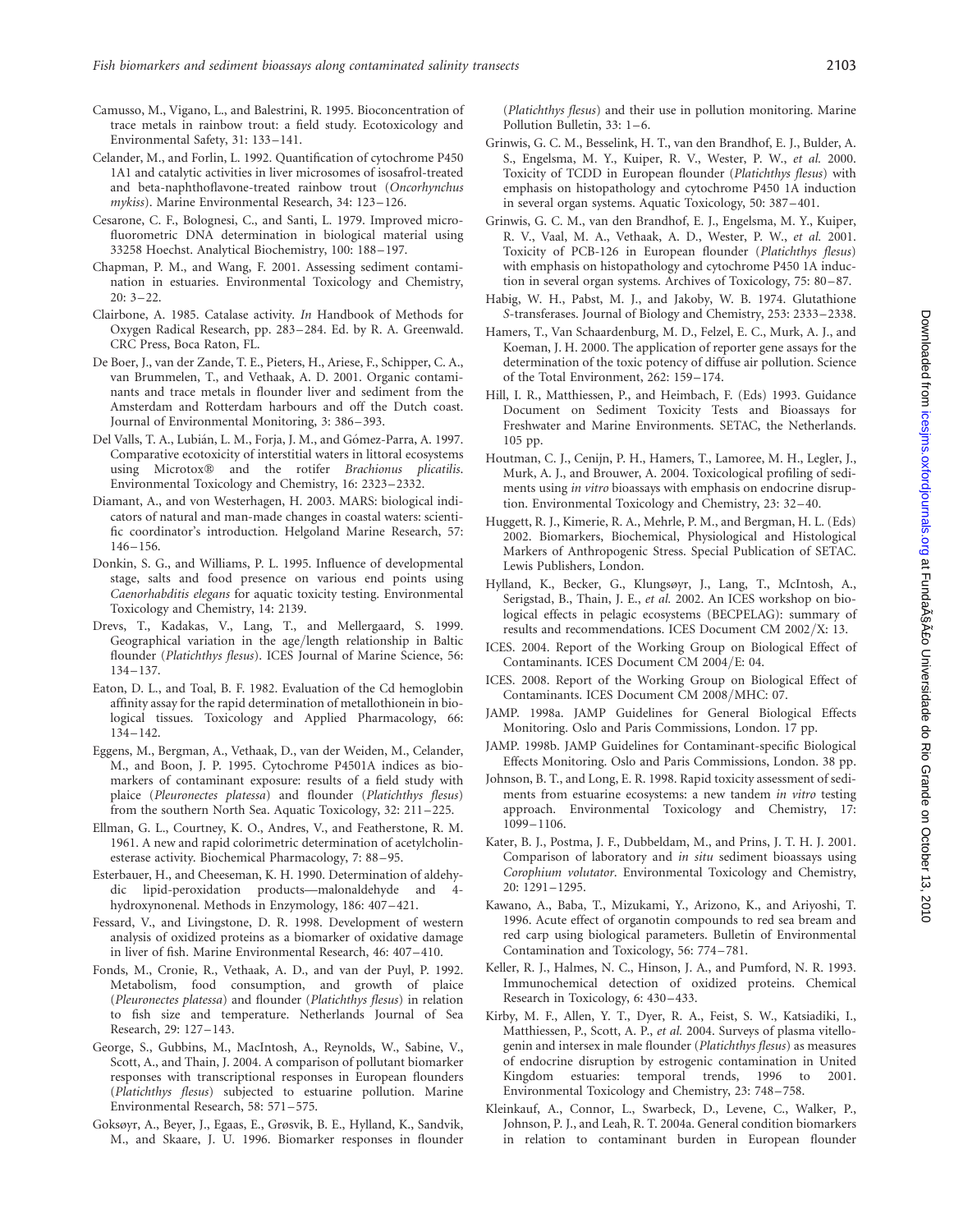(Platichthys flesus). Ecotoxicology and Environmental Safety, 58: 335–355.

- Kleinkauf, A., Scott, A. P., Stewart, C., Simpson, M. G., and Leah, R. T. 2004b. Abnormally elevated VTG concentrations in flounder (Platichthys flesus) from the Mersey Estuary (UK)—a continuing problem. Ecotoxicology and Environmental Safety, 58: 356 –364.
- Kopecka, J., Lehtonen, K. K., Barsiene, J., Broeg, K., Vuorinen, P. J., Gercken, J., and Pempekowiak, J. 2006. Measurements of biomarker levels in flounder (Platichthys flesus) and blue mussel (Mytilus trossulus) form the Gulf of Gdansk (southern Baltic). Marine Pollution Bulletin, 53: 406 –421.
- Korsloot, A., van Gestel, C. A. M., and van Straalen, N. M. 2004. Environmental Stress and Cellular Response in Arthropods. CRC Press, Boca Raton, FL.
- Labarca, C., and Paigen, K. 1980. A simple, rapid, and sensitive DNA assay procedure. Analytical Biochemistry, 102: 344–352.
- Leaver, M. J., Scott, K., and George, S. G. 1993. Cloning and characterization of the major hepatic glutathione S-transferase from a marine teleost flatfish, the plaice (Pleuronectes platessa), with structural similarities to plant, insect and mammalian theta-class coenzymes. Journal of Biochemistry, 292: 189-195.
- Legler, J., Dennekamp, M., Vethaak, A. D., Brouwer, A., Koeman, J. H., van der Burg, B., and Murk, A. J. 2002. Detection of estrogenic activity in sediment-associated compounds using in vitro reporter gene assays. Science of the Total Environment, 293: 69 –83.
- Legler, J., Leonards, P., Spenkelink, A., and Murk, A. J. 2003. In vitro biomonitoring in polar extracts of solid phase matrices reveals the presence of unknown compounds with estrogenic activity. Ecotoxicology, 12: 239 –249.
- Lemaire, P., and Livingstone, D. R. 1997. Aromatic hydrocarbon quinone-mediated reactive oxygen species production in hepatic microsomes of the flounder (Platichthys flesus L.). Comparative Biochemistry and Physiology, 117: 131–139.
- Lethonen, K. K., Schiedek, D., Köhler, A., Lang, T., Vuorinen, P. J., Förlin, L., Barsiene, J., et al. 2006. The BEEP project in the Baltic Sea: overview of results and outline for a regional biological effects monitoring strategy. Marine Pollution Bulletin, 53: 523–537.
- Livingstone, D. R., Mitchelmore, C. L., O'Hara, S. C. M., Lemaire, P., Sturbe, J., and Förlin, L. 2000. Increased potential for NAD(P)H-dependent reactive oxygen species production of hepatic subcellular fractions of fish species with in vivo exposure to contaminants. Marine Environmental Research, 50: 57 –60.
- Lyons, B. P., Stewart, C., and Kirby, M. F. 1999. The detection of biomarkers of genotoxin exposure in the European flounder (Platichthys flesus) collected from the River Tyne estuary. Mutation Research, 446: 111–119.
- Manly, B. F. J. 1997. Randomization, Bootstrap and Monte. In Carlo Methods in Biology, 2nd edn. Chapman and Hall, London.
- Matthiessen, P., Bifield, S., Jarrett, F., Kirby, M. F., Law, R. J., McMinn, W. R., Sheahan, D. A., et al. 1998. An assessment of sediment toxicity in the River Tyne estuary, UK, by means of bioassays. Marine Environmental Research, 45: 1–15.
- Matthiessen, P., and Law, R. J. 2001. Contaminants and their effects on estuarine and coastal organisms in the United Kingdom in the late twentieth century. Environmental Pollution, 120: 739–757.
- Mayeux, R. 2004. Biomarkers: potential uses and limitations. NeuroRx, 1: 182–188.
- McCord, J. M., and Fridovich, I. 1988. Superoxide dismutase—the 1st 20 years (1968–1988). Free Radical Biology and Medicine, 5: 363–369.
- Munro, H. N., and Fleck, A. 1966. Recent developments in the measurements of nucleic acids in biological materials. A supplementary review. The Analyst, 91: 77–88.
- Murk, A. J., Legler, J., Denison, M. S., Giesy, J. P., van de Guchte, C., and Brouwer, A. 1996. Chemical-activated luciferase gene expression (CALUX): a novel in vitro bioassay for Ah receptor

active compounds in sediments and pore water. Fundamental and Applied Toxicology, 33: 149–160.

- Padros, J., Pelletier, E., Reader, S., and Denizeau, F. 2000. Mutual in vivo interactions between benzo(a)pyrene and tributyltin in brook trout (Salvenilus fontinalis). Environmental Toxicology and Chemistry, 19: 1019–1027.
- Pieters, H., van Banning, P., de Boer, J., van Wieringen, M., and Vethaak, A. D. 2000. Investigation into the occurrence of diseases in flounder in the North Sea canal in 1996. Netherlands Institute for Fishery Research, Report RIVO C068/99, IJmuiden. 18 pp.
- Reddy, M. V., and Randerath, K. 1986. Nuclease P1-mediated enhancement of sensitivity of <sup>32</sup>P-postlabeling test for structurally diverse DNA adducts. Carcinogenesis, 7: 1543–1551.
- Reichenberg, F., and Mayer, P. 2006. Two complementary sides of bioavailability: accessibility and chemical activity of organic contaminants in sediments and soils. Environmental Toxicology and Chemistry, 25: 1239–1245.
- Richardson, D. M., Davies, A. M., Moffat, C. F., Pollard, P., and Stagg, R. M. 2001. Biliary PAH metabolites and EROD activity in flounder (Platichthys flesus) from a contaminated estuarine environment. Journal of Environmental Monitoring, 3: 610-615.
- Ringwood, A. H., DeLorenzo, M. E., Ross, P. E., and Holland, A. F. 1997. Interpretation of the Microtox® solid-phase toxicity tests: the effect of sediment composition. Environmental Toxicology and Chemistry, 1997: 1135–1140.
- Rooker, J. R., and Holt, G. J. 1996. Application of RNA:DNA ratios to evaluate the condition and growth of larval and juvenile red drum. Marine and Freshwater Research, 47: 283–290.
- Rotchell, J. M., Clarke, K. R., Newton, L. C., and Bird, D. J. 2001. Hepatic metallothionein as a biomarker for metal contamination: age effects and seasonal variation in European flounders (Pleuronectes flesus) from the Severn estuary and Bristol Channel. Marine Environmental Research, 52: 151 –171.
- Routledge, E. J., and Sumpter, J. P. 1996. Estrogenic activity of surfactants and some of their degradation products assessed using a recombinant yeast assay. Environmental Toxicology and Chemistry, 15: 241–248.
- Ruddock, P. J., Bird, D. J., and McCalley, D. V. 2002. Bile metabolites of polycyclic hydrocarbons in three species of fish from the Severn estuary. Ecotoxicology and Environmental Safety, 51: 97–105.
- Sazuka, Y., Tanizawa, H., and Takino, Y. 1989. Effect of adriamycin on the activities of superoxide dismutase, glutathione peroxidase and catalase in tissues of mice. Journal of Cancer Research, 80: 80–94.
- Schipper, C. A., and Schout, P. 2004. Towards implementation of a chemistry-toxicity test. National Institute for Coastal and Marine Management, Report RIKZ 2003.036, The Hague. 84 pp.
- Schipper, C. A., and Stronkhorst, J. 1999. (Eds) RIKZ Handbook for Marine Dredged Sediments. National Institute for Coastal and Marine Management, The Hague, ISBN-90-369-3493-1.
- SDI. 1996. Mutatox Direct Test Protocol. Strategic Diagnostics Inc. (formerly Azur Environmental), Newark, DE.
- SETAC. 1993. Guidance document on sediment toxicity assessment for freshwater and marine environments. In Workshop on Sediment Toxicity Assessment, Renesse, the Netherlands, 8-10 November 1993. Ed. by I. R. Hill, P. Matthiessen, and F. Heinbach. Society of Environmental Toxicology and Chemistry, Europe. 105 pp.
- Shaw, J. L., and Manning, J. P. 1996. Evaluating macroinvertebrate population and community level effects in outdoor microcosms: use of in situ bioassays and multivariate analysis. Environmental Toxicology and Chemistry, 15: 508–517.
- Snedecor, G. W., and Cochran, W. G. 1967. Statistical Methods, 6th edn. The Iowa State University Press, Ames, IA, USA.
- Stebbing, A. E. D., Dethlefsen, V., and Carr, M. (Eds) 1992a. Biological effects of contaminants in the North Sea. Results of the ICES/IOC Bremerhaven workshop. Marine Ecology Progress Series, 91. 361 pp.